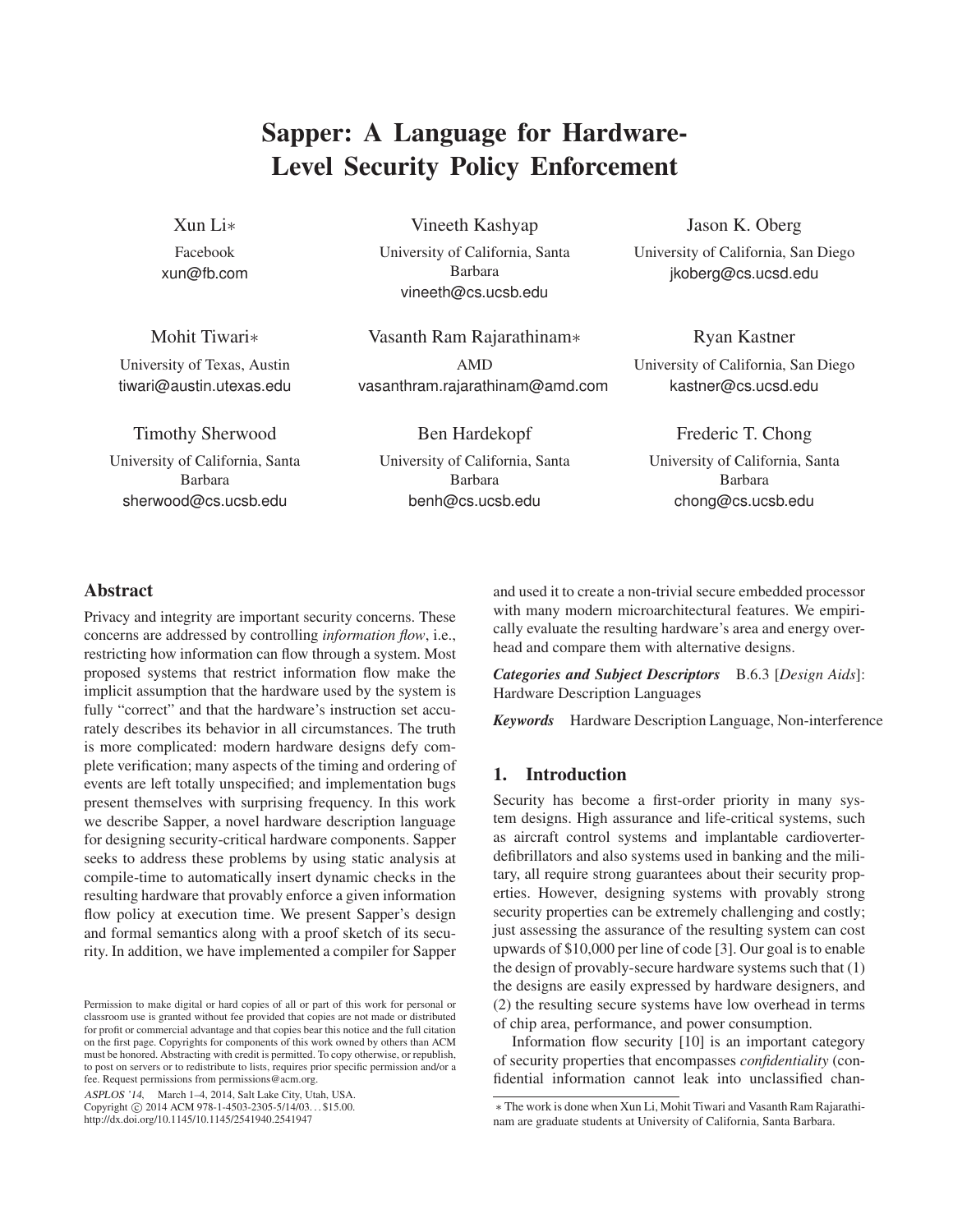nels) and *integrity* (critical system components cannot be affected or tampered with by untrusted parties). Information flow control mechanisms associate *security labels* with the resources and data contained in a system. A *security policy* is specified by ordering the security labels in a lattice, such that data with labels higher in the lattice are more restricted (i.e., can flow to fewer places) than data with labels lower in the lattice. For example, secret data would be labeled with a high label, and an unsecured output port would be labeled with a low label—this policy specifies that the secret data (or any data directly or indirectly derived from the secret data) should not be sent on the publically-visible port. The goal is to ensure that a principal who can observe all data at some security level  $\ell$  cannot deduce any information about data at a security level that is higher than or noncomparable to ℓ. A system that meets this goal is said to enforce *noninterference* [11]. Many approaches have been previously attempted to enforce non-interference at the software or ISA level, yet the resulting systems are still left vulnerable to timing channels and bugs in the hardware implementation.

The core of our approach to this problem is a novel security-aware hardware design synthesis language called Sapper. The Sapper language is an extension of a synthesizable subset of Verilog; the Sapper compiler translates Sapper code into synthesizable Verilog that is guaranteed to meet a specified security policy. It does so by automatically deriving and inserting dynamic security checks into the Verilog hardware design. The semantics of Sapper ensures that the security properties of the resulting system are *statically guaranteed*, even though these security checks are executed dynamically. During the generated system's execution, these dynamic checks intercept any information flow that violates the security policy and replaces the offending operation with one that is guaranteed to be secure (though potentially changing the intended functionality of the system).

The intended design process makes use of the dynamic checks in two phases. First, during testing but before fabrication<sup>2</sup>, these dynamic checks will ensure that security violations are revealed to the hardware designers as functionality bugs, which the modern design process already has many techniques for detecting and dealing with. In other words, Sapper transforms the problem of detecting security violations during testing (for which there is little support and experience in the modern design process) into the problem of detecting functionality bugs during testing (for which there is a great deal of support and experience). Through careful design iteration, the hardware designers can detect and fix security problems to ensure that the system will operate as intended in the vast majority of cases, including all common cases, even with these dynamic checks in place.

Once testing is complete and the hardware is deployed, the second function of these checks comes into play, because the checks will remain in the final hardware design. The checks serve as the last line of defense against run-time violations in conditions never encountered during testing and verification. Both undiscovered hardware bugs and rarely occurring combinations of events may provide opportunity to attack an unprotected system. In contrast to this, hardware designed with Sapper will automatically capture and prevent any runtime violations.

We describe the design of Sapper and provide a formal semantics and proof sketch of soundness. We demonstrate the expressiveness of Sapper by implementing a fullyfeatured secure embedded processor with a MIPS ISA and an array of modern microarchitectural features; the processor is complete enough to run real-world benchmarks. We empirically evaluate the overhead of the system generated by Sapper and show that it has only a 4% hardware overhead and no performance loss compared to an insecure baseline version of the same processor.

# 2. Background

There are many ways in which a hardware/software system might be compromised. We begin by describing our specific threat model and assumptions, and then present related work.

# 2.1 Threat Model

Sapper focuses specifically on the information-flow policy of noninterference.<sup>3</sup> In this work we do not consider other security properties of hardware systems.

For our purposes, a *system* consists of a set of input ports, a set of output ports, a hardware implementation, and an initial configuration. The input and output ports are assumed to have a set of security labels (for example, a set of high input "pins" and a set of low input "pins", which may be separate physical components or time multiplexed on the same physical component). An information flow policy is specified as a lattice over those labels. Sapper can enforce policies specified by any finite security lattice. For clarity, the discussion in the following sections assumes a simple security lattice with two labels *high* and *low* such that low < high. We evaluate the effect of a more complex security lattice in Section 4. We assume that the initial configuration of the machine is labeled conservatively (i.e., no high state is labeled as low). This initial configuration may include both high and low bits, and those bits may represent anything from executable code, to initial memory states, to the start states for various microarchitectural state machines.

The attacker is assumed to have *complete control* over (1) all low inputs to the device; and (2) all of the bits in the initial state labeled as low. The first assumption models an

<sup>2</sup> Typically such tests are performed through a combination of hardware simulation and prototyping on reconfigurable hardware.

<sup>3</sup> Noninterference is perhaps too strong a property for general purpose systems, but is useful both in the context of crypto systems and safety critical designs and matches closely with the existing design goals expressed by both Intel [7] and ARM [6].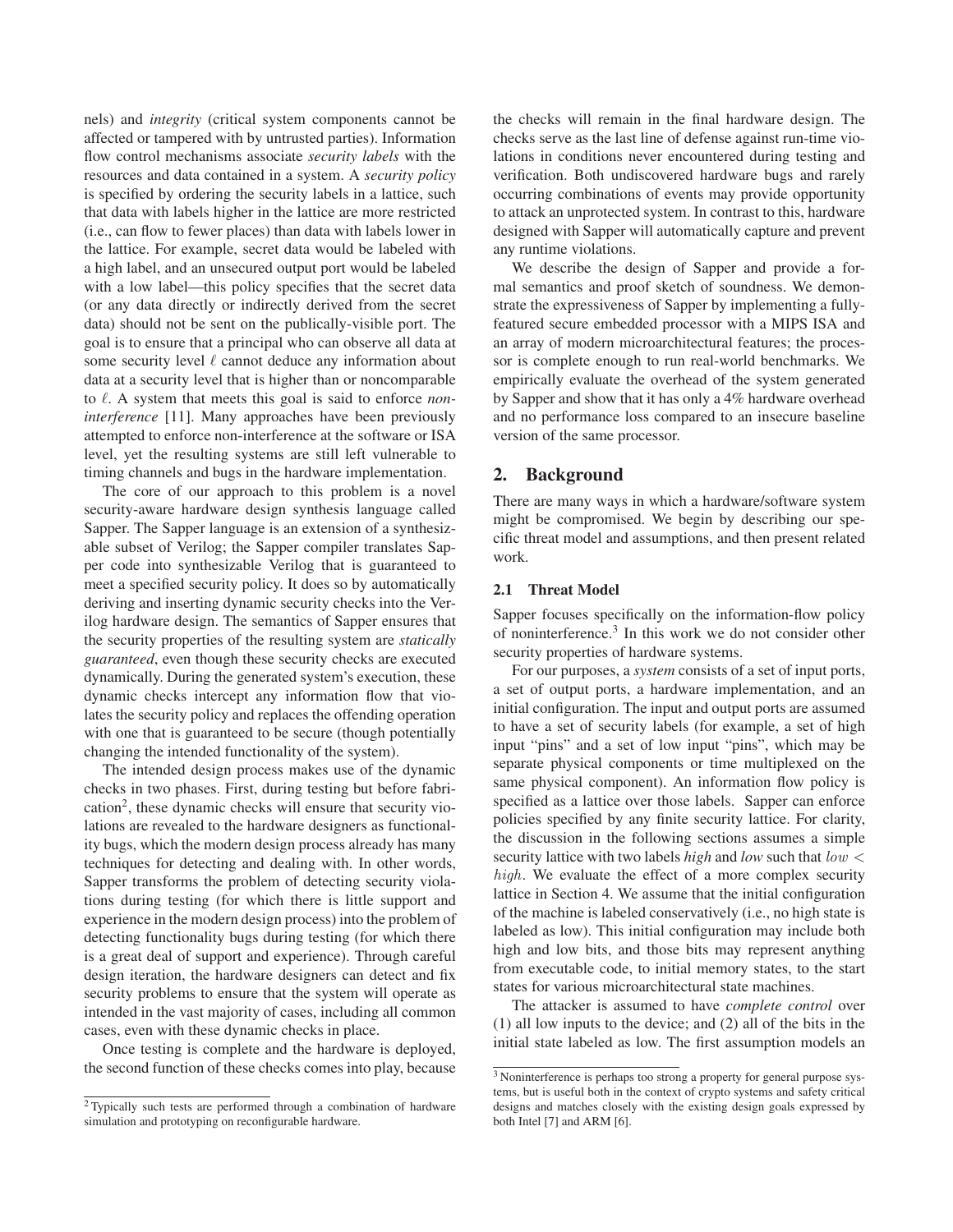active attacker. The second assumption models any way in which an attacker might take advantage of access to low data used by the system, including but not limited to malicious or compromised software running on the system. We do not assign intent to the hardware; it simply transforms the state of the system as directed by the hardware design and (after our modifications) subject to the security policy. We assume that hardware is fabricated as specified by our tools, and we do not attempt to address the trusted fabrication problem [5, 13, 35, 36], although we do *not* assume that the hardware has been *designed* correctly or securely.

Using Sapper, we create hardware that ensures the data flowing to any output port conforms to the information flow policy specified by a security lattice given at design time, e.g., that no untrusted information contaminates a trusted port, and no secret information leaks to a non-secret port. This threat model includes *both explicit and implicit* information flows, timing and storage channels, and any other digital form of information flow, but does not include the use of physical or analog phenomena such as EM emission, temperature, or power draw. A system is said to be strictly enforcing a policy if it can be shown that the policy can never be violated regardless of the actions of the attacker subject to this model.

#### 2.2 Related Work

Denning and Denning are one of the first to show how programming language techniques and static analysis can be used to enforce information flow policies [10]. This approach was later formalized by Volpano [34] and subsequently implemented as various language extensions [20, 27]. A more comprehensive study of programming language techniques related to information flow security can be found in the survey by Sabelfeld and Myers [25].

While language level techniques provide strong guarantees inside application implementations, security enforcement between applications relies on an underlying operating system. Here too there are many related approaches [14, 16, 17, 24, 28, 39]. Security mechanisms at the OS level cannot provide full hardware/software system security guarantees in the face of adversaries that take advantage of information leakage in the underlying hardware implementation, such as through caches [23] and branch predictors [4]. Specific secure hardware component designs have been proposed to defend against existing covert channel attacks [32, 37, 38]. More systematic approaches have also been proposed to control hardware timing channels through software/hardware contracts [40], quantitative measurements [9], or fuzzing mechanisms [19]. Designing a hardware Trusted Computing Base (TCB) with minimum complexity while providing strong security guarantees is also an active research area [22, 33, 41].

Towards this end, various approaches have been proposed in previous work towards analyzing and enforcing information flow security in hardware designs, including

Gate Level Information Flow Tracking (GLIFT) [31] (and its extension Star Logic [30]) and Caisson [18]. While these past approaches represent a first generation of secure hardware design languages, both the expressiveness of those languages (the class of hardware systems that could be shown to be secure) and the efficiency of their implementations (the amount of extra logic required to perform checks) can be prohibitively poor.

GLIFT tracks every single bit of information in the system through each logic gate. Every bit in the system is associated with a shadow bit to represent its security label, and for every logic gate, a shadow logic circuit is used to calculate the output's security level. The values of the gate's inputs are used to achieve precise tracking, e.g. when a low input of an AND gate is known to be 0, the output should be labeled as low even the other input can be high. This feature is extremely important for implementing a practical system in which trusted and untrusted components can be securely multiplexed [29]. Despite GLIFT's pure dynamic nature, the tracking technique is guaranteed to be complete, i.e. it covers both implicit flows and timing channels, since all forms of information flow become explicit at the gate level. Note that GLIFT itself *does not* provide any enforcement mechanism, but rather works as a foundation for information flow tracking. Later work on Execution Leases [29] builds upon GLIFT and enforces noninterference (*by construction*) through memory and timing boundaries. To reduce the substantial overhead of GLIFT, the authors reworked their method as a static analysis in the form of *Star Logic* [30]. As a verification tool, Star Logic takes a given hardware design, augments it with GLIFT tracking logic, loads a given piece of trusted computing base (e.g., the system kernel) and uses abstract interpretation to explore the execution space and detect potential violations. The tracking logic is removed from the final design before fabrication. It is important to see that Star Logic does not provide assistance to or early feedback for hardware designers attempting to create secure hardware; instead it allows for the *after-the-fact static verification of a coordinated processor and kernel design*, which is not the same problem that Sapper is solving. Hence throughout this work, references to GLIFT are regarding the dynamic tracking technique originally shown by Tiwari et al. [29, 31] and not with reference to Star Logic.

Caisson is another attempt to use programming language techniques to enable secure hardware design [18]. Caisson takes techniques from information flow security type systems at the programming language level and applies them at the hardware level. The Caisson language syntax is very similar to that of Sapper, and in fact Sapper borrows the concept of nested states from Caisson. However, since Caisson uses a purely static type system, all registers must be duplicated for different security levels and multiplexers are used to choose the corresponding register based on the current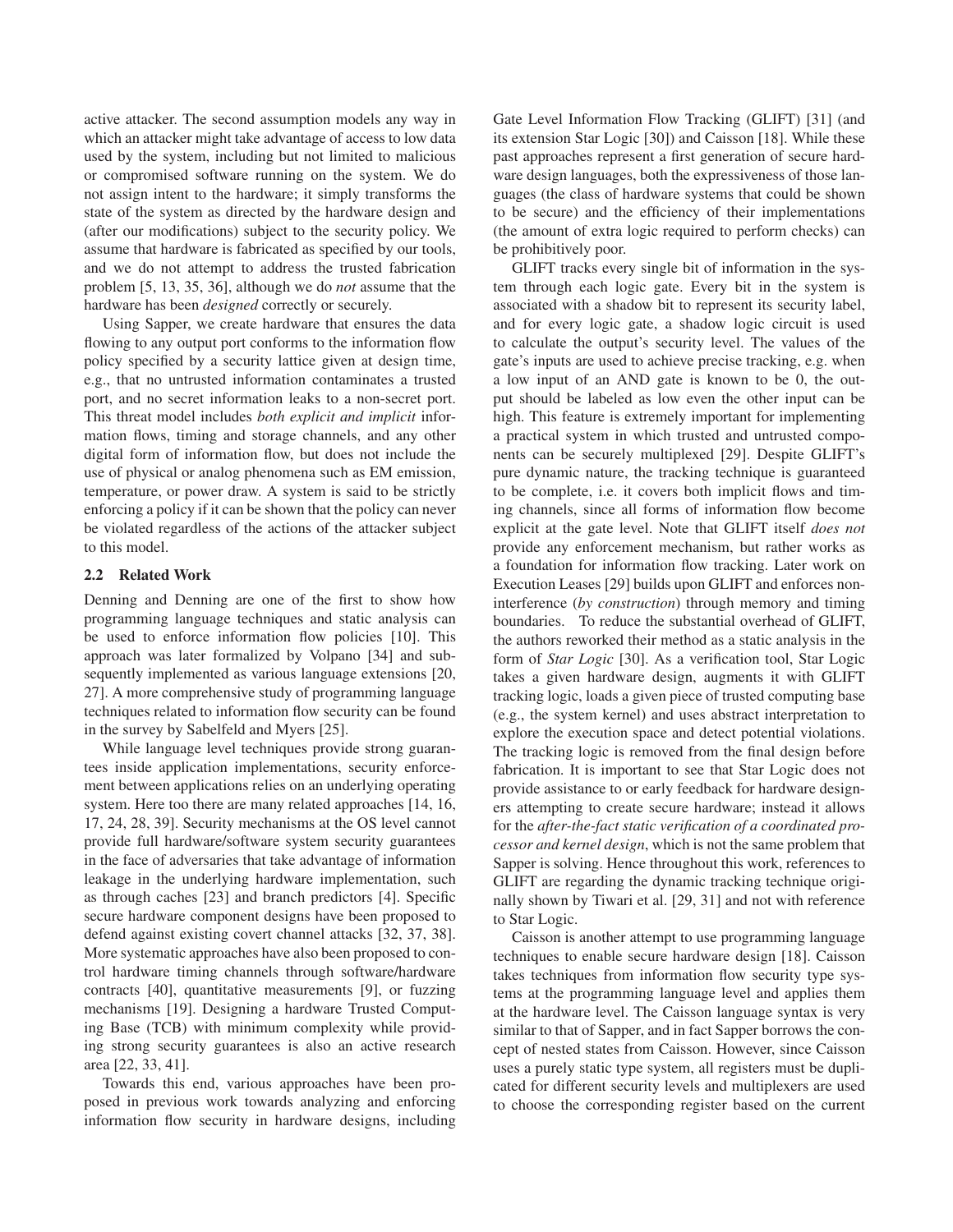security context. The advantage of this approach is that  $(1)$ there is no runtime overhead due to the storage or manipulation of labels as labels are never tracked during execution; and (2) the programmer need never worry about the effects of a security violation because, by construction, there can never be one. It does come with two big problems however: (1) statically typing everything requires that resources be hard-partitioned or even duplicated, and then multiplexed at runtime, resulting in large area overheads; and (2) there is no way for the system to ever examine, react to, or affect the flow of program metadata (a.k.a. labels). Labels are strictly a concept used for analysis, and have no physical manifestation in the final design.

# 3. The Sapper Language

We propose Sapper, a hardware description language that enforces noninterference security policies through staticallyinserted logic for dynamic tracking and enforcement. Instead of enforcing security policies completely statically via a type system as in our previous work [18], Sapper dynamically tracks security tags runtime, increasing the expressiveness and decreasing the overhead required for security. Importantly, designers do not need to manually insert dynamic tracking or enforcement logic. Instead, the Sapper compiler automatically does so in a provably sound manner. The tracking and enforcement logic is generated based on static analysis of Sapper programs to cover explicit, implicit, and timing based information flows.

Furthermore, Sapper (unlike any prior formally sound hardware approach) enables hardware systems to be aware of, and react to, the security tags of the data that they operate upon. Hardware designers have complete freedom to choose how the system responds to runtime security violations. Despite this flexibility, Sapper does all of this in a way that allows the security properties of the system to be *statically verified* by the Sapper compiler.

# 3.1 Language Overview

Sapper extends upon a core subset of Verilog and requires minimal changes to existing Verilog source code. A typical Verilog program consists of three parts: *signal declarations* that define registers and wires, a *synchronous block*, and a *combinational logic block*. We refer registers here as flipflops that store data, and wires as communication channels between flip-flops and logic gates. The synchronous block is responsible for writing data back to flip-flops (i.e. registers) at clock edges. The combinational logic block contains computation that will always be executed within one clock cycle. Commands in combinational logic block are similar to those in software programming languages, including assignments, branches and switch/cases. Although in practice hardware designs can be more complicated, most of them can be reduced to such a simple model. In order to make hardware designs less ambiguous, Sapper simplifies

```
r \in \text{Register} n \in \mathbb{Z} \oplus \in \text{Operator}n \in \mathbb{Z}t \in Security Label \ell \in Program Label
       prog \in Prog ::= \textsf{prog} \ell = \vec{r}, \vec{a} \textsf{in} \, dd \in Def ::= let \vec{s} in c \mid ce \in Exp ::= n \mid r \mid a[e] \mid e \oplus ea \in RegisterArray ::= n \mapsto rte \in TagExp ::= t \mid \text{tag}(u)u \in \text{TaggedEntity} :: = r \mid \ell \mid a[e]c \in Cmd ::= skip x := e \mid c; c \mid fall
                           ❥ ✆☎☞☎✙✶
❵✚ ❥ ✎☛☞✛✏✆✭✓❀ ✁✑✮
                           ❥ ✞✘✙ ✑ ☞❤☛✠ ✍ ☛✡✎☛ ✍✗ ☛✠✜✞✘
                           ❥ ✍ ☎☞❤☛✄✇✞✎☛ ✍
         ✢ ✷ P✣❛s❡ ✿✿❂ ♣♦❣ ❥ ❞ ❥ ✌ ❥ ✑ ❥ ✍
```
*Figure 1:* Abstract Syntax of Sapper

the syntax by having designers to only write a single combinational logic block. All writes to regsiters will be automatically compiled into a synchronous block by the Sapper compiler, while computation will remain in the combinational logic block.

Figure 1 describes the abstract syntax of Sapper. We have chosen the core subset such that all the interesting features of the full language are covered. Other language clauses are omitted either because their formal properties are trivial to reason about (e.g., unary operations such as  $\sim x$ ) or they can be expressed equivalently using the syntax discussed in this section (e.g., case/switch).

In the rest of the section, we start with a list of basic definitions and assumptions; then describe how Sapper implements tracking and checking of security tags; how state machines are an integral Sapper abstraction for precise tracking and enforcement; and finally how Sapper enables runtime security tag manipulation and how Sapper enables configurable yet secure reactions to runtime security violations. The formal semantics of Sapper will be presented in the end of the setion.

# 3.2 Definitions and Assumptions

We define some terms used in the remainder of the section:

- Variables: We refer to the set of registers, wires, inputs and outputs in the hardware design as variables.
- Join: Given a security lattice, the operation ⊔ takes two security levels as operands and calculates their least upper bound in the lattice, e.g., high  $\Box$  low = high
- Security Context: The security context of a statement in a Sapper program is informally defined as the maximum security level among all implicit information flowing into that statement. Sapper models the hardware design as a state machine, and the system can only be in one state at any given cycle. Hence the security context of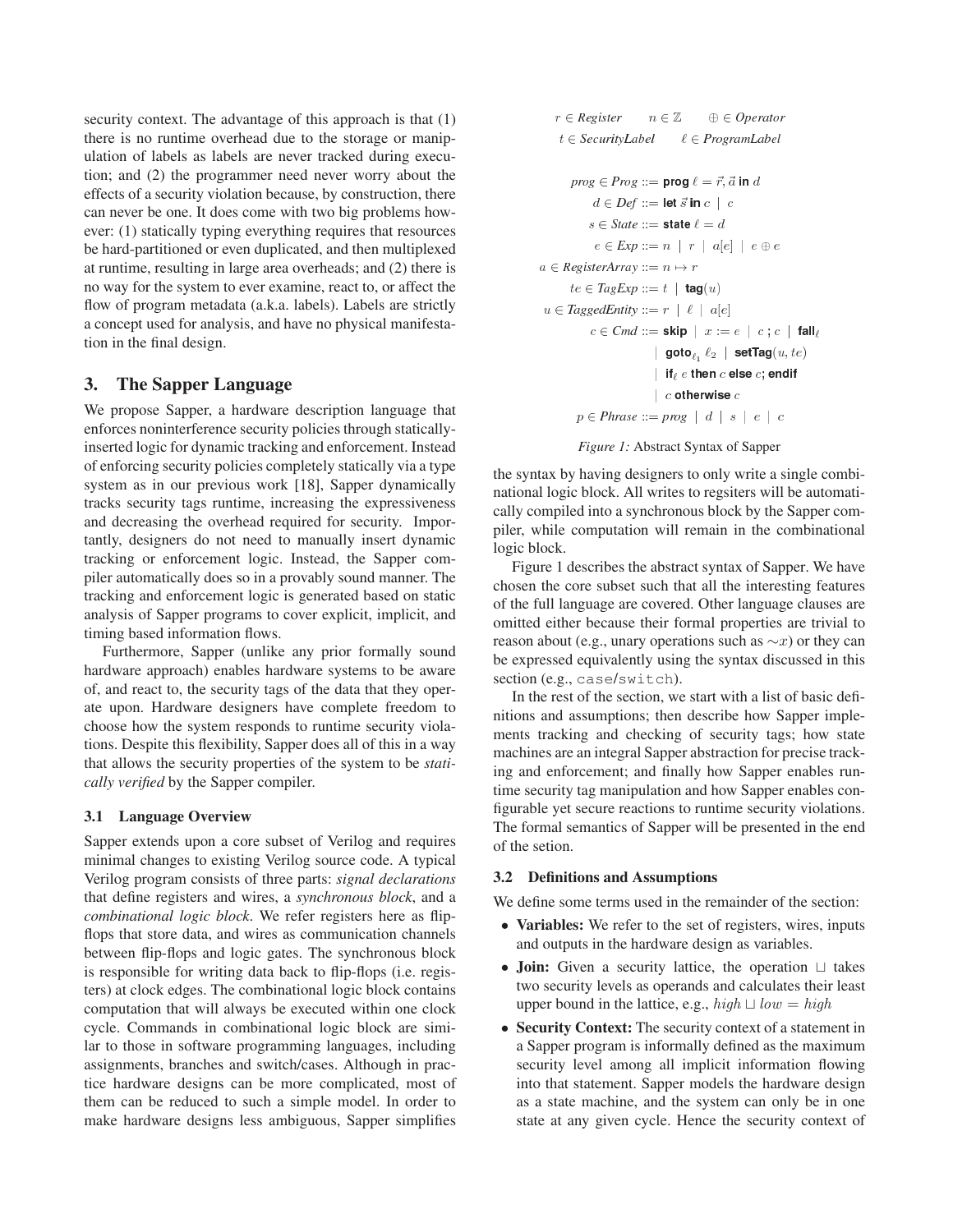

*Figure 2:* Example showing how to compute security context.

any statement is determined by the security context of the current state as well as any conditionals guarding the statement. The default security context of any statement inside a state is the same as the security context of the state itself. The security context of a statement inside a branch is calculated by taking the join of the default security context and the security level of the branch condition. Figure 2 illustrates how the security context is determined.

We assume that the security tags of data are public information, i.e., that only knowing the security level of data (but not the data's value) will not leak any information. This assumption is commonly used in previous work for enforcing information flow security. Without this assumption, the system would not be able to react to any runtime security violations, and hence could not enforce the security policy. It is important to note that, Sapper does ensure that security tags cannot be changed based upon data's value in a way that might violate security policies. More details are given in Section 3.5.

We further assume that the set of security tags are based on a statically-known (i.e., defined at design time) security lattice of arbitrary but finite size. Extending Sapper with dynamically-defined lattices rather than using a staticallyknown lattice would allow different processes in a system to define their own lattices for the hardware to enforce. This can be done through efficient protocols to encode and decode security policies in the hardware. The Raksha architecture proposed by Dalton et al. [8] demonstrates one way to achieve this. Supporting programmable lattices in Sapper is left to future work.

# 3.3 Security Tags

Variables (i.e., signals, wires, etc.) in Sapper are associated with security tags that are tracked and checked for security policy violations at runtime. Checking *every* data movement in hardware for violations of noninterference would be extremely expensive, both in terms of additional hardware and performance overhead. We observe that in most hardware designs only certain outputs are exposed and observable by software/programmers, and thus only these outputs require strict enforcement. Many variables, such as internal pipeline registers and wires used to hold intermediate results, are only used for temporary storage and are not directly observable. These non-observable variables only require security tags to be tracked dynamically so that their security level is correctly reflected at runtime; no enforcement is required. As such, Sapper allows designers to declare data variables as one of the following two categories: Enforced Tagged variables of which information flow will always be checked for non-interference, and Dynamic Tagged variables whose security tags will be automatically tracked and propagated at runtime. By default, a variable declared in Sapper is dynamic tagged. Designers can explciitly declare a enforced tagged variable by giving it a initial security type.

This dichotomy requires designers to make decisions on what data should be tracked versus enforced, but it is often an easy decision to make since typical architectures only consist of a small portion of components exposed to users or central to data movement. In many architectures, selecting enforced tags for all the bus output ports, the memory and the cache will be sufficient. Note that as long as the I/O ports are enforced, not enforcing policies on some of the other components does not lead to unsoundness, but rather makes the system less precise and thus potentially harder to use. The Sapper compiler is responsible for generating dynamic tracking logic and inserting dynamic checks for enforcement depending on the tag of the target variable. Below we describe the details of tracking and enforcement.

# 3.3.1 Tracking Tags

Assignments to dynamic tagged variables will trigger the propagation of security tags: the maximum security level over all information that may affect the assigned value (directly or indirectly) shall be propagated to the target variable's tag (rule *ASSIGN-DYN-REG* in Figure 6(a)). Without careful consideration, simply tracking information at a fine granularity can lead to significant overhead, as in previous work. In general, tracking overhead consists of two parts: extra hardware bits needed to store security labels and extra hardware logic needed to perform tag propagations. Sapper aims at achieving the flexibility of dynamic tracking with minimum overhead. Instead of generating tracking logic for every single logic gate as in some previous work [31], Sapper takes advantage of static analysis on the HDL code and inserts tracking logic aggregately at the granularity of expressions and code blocks. Potential implicit flows (i.e., information flows arising from conditionals) are also derived by the compiler, which inserts logic to ensure sound security tag propagation. Purely dynamic tracking cannot handle implicit flows, and thus the static analysis is required to make this possible.

Sapper also uses simple logic to compute security levels: the security level of the output is the least upper bound of the security levels of the inputs. Sapper tracks security labels and tags data appropriately at the register level; <sup>4</sup> each variable has an n-bit tag independent of that variable's width,

<sup>&</sup>lt;sup>4</sup> Note that we do not mean only architectural registers here (like %eax), we mean register-transfer-level registers, which is any set of bits used as a group in the hardware description language.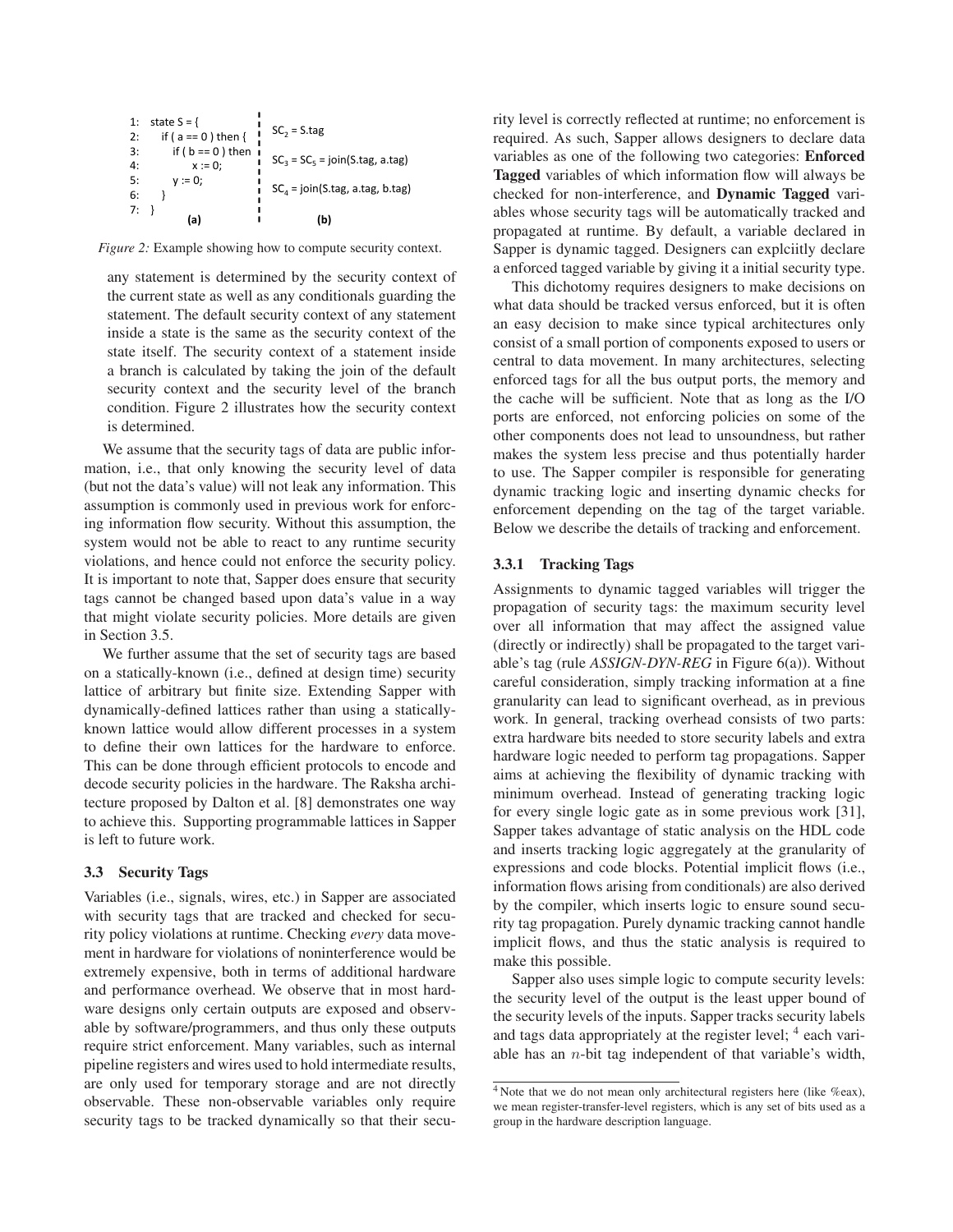where  $n$  depends on the size of the security lattice. The cache and main memory are each treated as a continuous array of  $m$ -bit registers (where  $m$  is the width of the hardware being designed), with a *n*-bit label for each  $m$  bits.

In theory, Sapper may be less precise (but still sound) compared to bit- and gate-level tracking due to the coarser tracking granularity and relaxed tag propagation. However we observe that the major purpose of using precise finegrained tracking in previous work is to avoid label creep<sup>5</sup> and allow a secure switch from a high to low security context. In the next section we will describe how the "nested states" feature we use in Sapper provides exactly what is needed to satisfy this requirement. In fact, there is nothing that prohibits bit-level tracking in Sapper, but we believe this is not necessary because the state transforms can be expressed in the language itself rather than needing to be inferred from the generated logic. Hence Sapper achieves sufficient precision for security enforcement with significantly less overhead while retaining a high degree of flexibility.

## 3.3.2 Enforcing Policy

Any assignment to a variable with enforced tags needs to be checked for noninterference and violations must be dealt with in a secure way (rule *ASSIGN-ENF-REG* in Figure  $6(a)$ ). Specifically, the security level of the target variable must be higher than or equal to the maximum security level of information that may affect the assigned value. The necessary enforcement conditions will be derived by the compiler and the security checks will be automatically inserted into the resulting logic. Therefore, these assignments will take effect only when they are guaranteed to be secure. Sapper also provides flexibility for designers to specify how the system should handle violations, which will be described in Section 3.6. Figure 3 shows the generated Verilog code for an *8-bit-and* design written in Sapper. There are two different cases shown in the figure, one with enforcement (CHECK) while another with tracking (TRACK) only. Note that both the tracking and enforcement logic are automatically generated by the compiler and there is no need for designers to manually specify anything except the initial enforced tags.

#### 3.4 A State Machine-based Language

Timing in synchronous hardware designs is strictly aligned to clock edges; for example, registers are only updated at clock edges. To capture the notion of hardware timing, the Sapper language explicitly models hardware designs as *state machines*. During a clock cycle the hardware can only be in one of the state machine's logical states,<sup>6</sup> and all of the program logic from that state will be executed within that clock



*Figure 3:* An 8-bit adder written in Sapper along with the generated Verilog code. There are two cases: in the first case register  $a$  is enforced tagged hence the assignment needs to be checked for noninterference; in the second case  $a$  is dynamic tagged hence only tracking is needed.

cycle. State transitions (indicated by **goto** in the Sapper program) always take effect at clock edges. Another important motivation behind modeling hardware as state machines is that state machines are a common pattern used by hardware designers, and most hardware designs are already written as or can be easily transformed to state machines.

Because state transitions can be conditional, they open up the possibility of implicit leaks, i.e., information flow due to conditional execution. Therefore states must also have security tags, and these tags must be correctly propagated or checked during state transitions just like tags for variable. In the same manner as variables, states can be declared with enforced or dynamic tags. The security level of states with dynamic tags will be tracked dynamically at runtime, while states with enforced tags will be enforced for noninterference and their security level will not change unless it is explicitly modified. An immediate advantage of Sapper is that a single dynamic tagged state can safely act at different security levels at runtime, and hence that state can be reused between different security levels instead of requiring the design to duplicate states in order to have one per security level.

To properly enforce noninterference in the presence of conditional execution, a transition from some state *A* to some state *B* should only occur if A's tag is lower than B's tag. In the case of a state machine diagram that is strongly connected (i.e., every state can reach every other state), the existence of any high state will eventually require all states to be high. This problem is known as label creep. Sapper uses the concept of *nested states* proposed in Caisson [18] to solve this problem. States can be organized hierarchically as a tree structure. Within each clock cycle, before executing the logic of some state  $S$ , the logic of  $S$ 's parent state must be executed first; this rule is recursively applied until the root of the tree. To give parent states complete control over the execution of child states, **fall** commands are used to explicitly indicate transfer of control from the parent state to the child state. By having parent states with low security levels and child states with high security levels, low states

<sup>5</sup> Label creep happens when a large portion of the system has to be conservatively marked as tainted due to inability of a more precise analysis

<sup>6</sup> In the following discussion, *state* will always mean a state of the finite state machine specified by a Sapper program.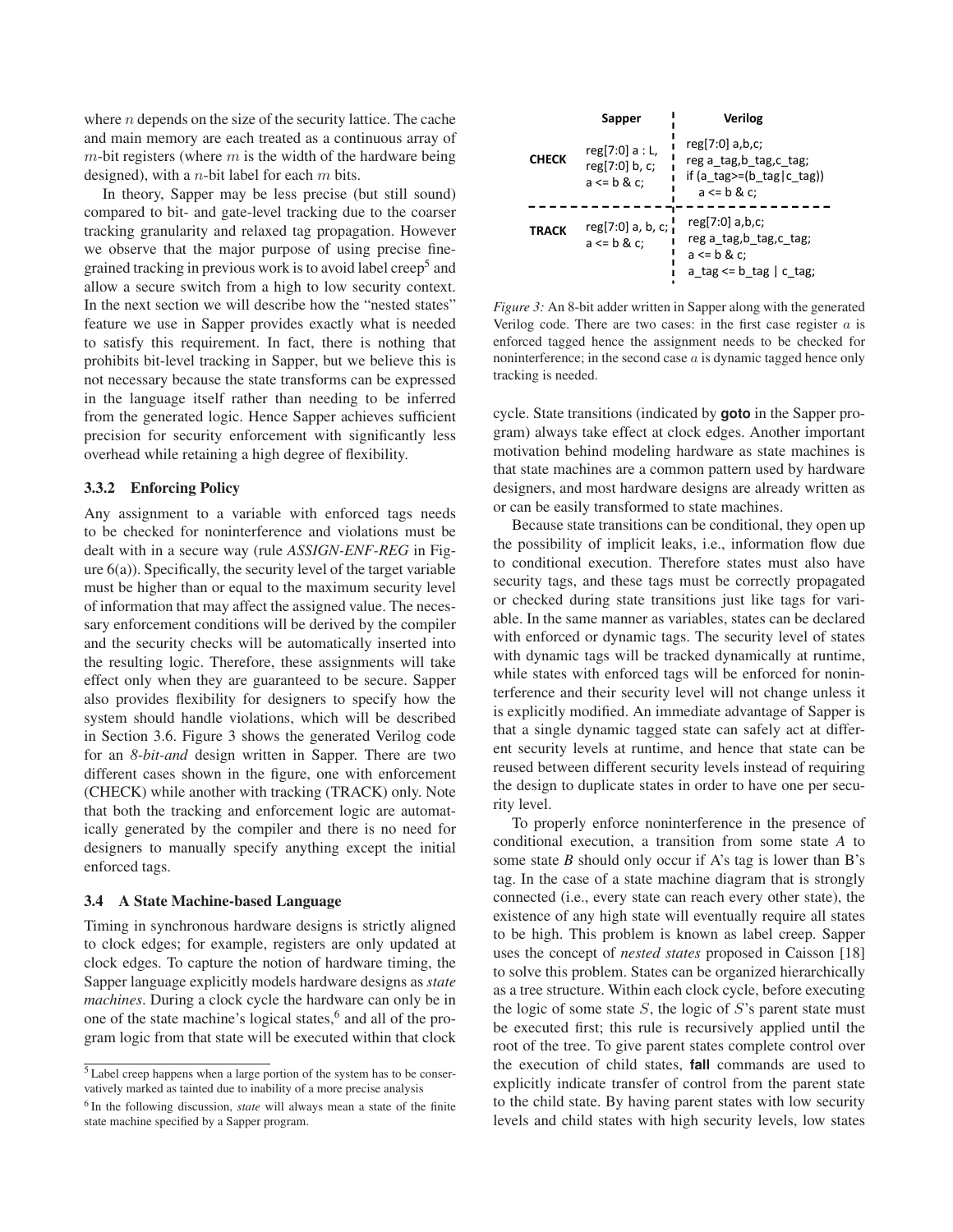have the freedom to decide when to terminate high states without violating security.

Figure 4 shows an example of a state machine diagram for a secure hardware design based on TDMA (Time Division Multiple Access), which is a common design pattern used by secure systems. A trusted timer (low) is used to control the execution of untrusted components. In particular, the Master state (trusted, labeled with low, enforced tagged) sets up a timer and transits to the Slave state (also trusted, low), which falls into its child state (potentially untrusted, dynamic tagged) and executes the computation logic. At the beginning of every cycle, the Slave State is always executed first and the timer is checked. If the timer expires then control will transfer back to the Master State. The security level of the child state (i.e., Pipeline State in the diagram) can be either high or low at runtime depending on the data it is dealing with at the time. No matter what level it is, it will never affect the behavior of the parent states, thus enforcing noninterference. The corresponding implementation in Sapper is also shown on the side. When the code is compiled down to Verilog, tracking and checking logic will be generated based on the Sapper formal semantics. Although the runtime security level of the Pipeline State is dynamically changing, the generated checking logic will guarantee that the Master State is always trusted.

To ensure that state transitions and falls are securely performed, Sapper provides the following rules for **goto** commands and **fall** commands:

- **goto** *to enforced tagged state (GOTO-ENFORCED):* For a state transition **goto**  $S$  in which  $S$  is a enforced tagged state, it is required that the security context of the **goto** command be lower than the security level of S, otherwise information can leak implicitly.
- **goto** *to dynamic tagged state (GOTO-DYNAMIC):* For a state transition **goto** S in which *S* is a dynamic tagged state, no enforcement is required. Instead, the security tag of the target state *S* will be updated to the security context of the **goto** command. Furthermore, if a **goto** command is guarded by conditionals (i.e., the system can transit to different states based on the value of conditions), implicit flows exist from the current state to all reachable states via the conditional **goto** commands. To precisely capture such implicit flows statically, the security tags of all dynamic registers that are assigned in all **goto**-reachable states need to be updated to the security context of the **goto**. This rule is the major cause of label creep in most designs, and Sapper provides nested states to contain states with higher security level in the child group, leaving parent states unaffected by the **goto**s from child states.
- **fall** *to enforced tagged state (FALL-ENFORCED):* **fall** to a enforced tagged state has the same rule as **goto** to a enforced tagged state.



*Figure 4:* State Machine Diagram example of a secure hardware controller, along with its corresponding implementation in Sapper. Noninterference is achieved by having a trusted timer controlling the behavior of the computation logic.

• **fall** *to dynamic tagged state (FALL-DYNAMIC):* When there is a **fall** from a state *A* to its child state *B*, the security tag of *B* will be updated to the join of the context of the **fall** and the current security level of *B*. The reason we need to take the current security level of *B* into consideration is as follows: when we have a **goto** from one state to another, their ancestor states will be executed first along with a series of **fall** commands. Hence before a **fall** to state *B*, there can exist a **goto** *B* which will update *B*'s security level to be the context of the **goto**.

#### 3.5 Manipulating Tags

One important advantage of Sapper compared to purely static mechanisms is that security labels can be read, reacted upon, and updated at runtime. As we have defined earlier, the security level of enforced tagged registers will not change until they are explicitly modified through the language provided interface. This feature can be used by system kernels to efficiently and securely share memory among different security levels (e.g., the kernel can allocate memory to a high process, then reclaim it, reset the memory's tag to low, and allocate it to a low process). Although we allow security tags to be modified explicitly, they cannot be modified arbitrarily, otherwise information can be leaked. Sapper provides a pre-defined command **setTag** to allow modification of the security tags of enforced tagged variables and states. Sapper language rules will ensure that no information can be leaked by using this command: (1) the security level of any data can only be changed under a context whose level is not higher than the data's (e.g., low data cannot be hoisted under a high context), thus no information can flow from high to low by manipulating tags; and (2) when data is downgraded (e.g., changed from high to low) the data is automatically *zeroed* instantly to avoid leakage. The logic for checking, changing the tag, and zeroing the data is generated by the Sapper compiler. The formal semantics of this instruction is provided in Figure 6(a) (SET-REG-TAG). Explicit declassification is not supported as Sapper is currently targeted to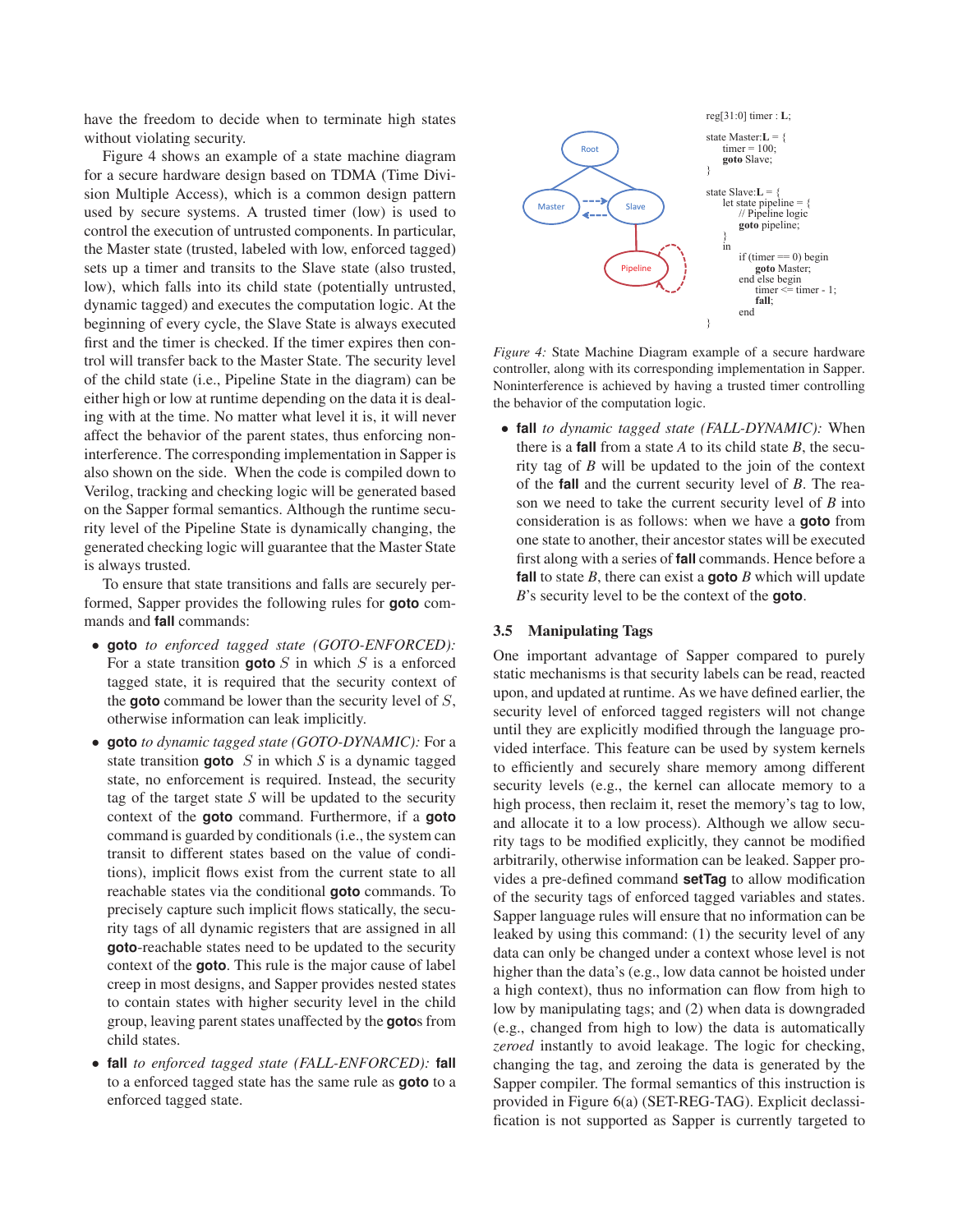information-theoretic rather than cryptographic notions of security. Declassification can be added and is certainly useful in many cases (e.g. a crypto unit). It will be a simple relaxation of our existing mechanism for modifying security levels. Of course one must be careful how declassification is allowed; but these mechanisms have been extensively studied in the literature [21, 26].

#### 3.6 Handling Security Violations

As previously described, the Sapper compiler will insert checking logic in the appropriate locations in the design to detect all security policy violations. The natural question, then, is how should the system react if the runtime check does not pass, i.e., the security policy is about to be violated. To handle this situation, the Sapper compiler inserts alternative actions that are executed instead of any violating operation. For each enforced operation, Sapper has a default replacement action that is guaranteed to be secure. These default actions are inserted into the generated Verilog code in the form of branches as shown in Figure  $5(a)$ . For example, a default secure action can turn a violating assignment into a noop, or turn a violating state transition into a different transition to a secure state.

To give hardware designers full flexibility to decide how to react to runtime security violations, Sapper provides a language interface for specifying the replacement behavior when violation is *about* to happen. The syntax is shown in Figure 5(b), which specifies that if there exists any security violation in *command*, *secure action* will be executed in replace of *command*. The above code will also be transformed into a branch by the Sapper compiler as shown in the figure.

Note that *command* will never be speculatively executed, instead, only one of *secure action* and *command* will be executed depending on the value of the generated condition. These *otherwise* rules can be defined recursively, meaning that the action in the otherwise branch can itself have potential violations or even another otherwise clause. These nested otherwise clauses are terminated by the default, guaranteed safe action; thus all commands in the program are guaranteed to be secure even if designers provide buggy otherwise clauses. figure 5(c) shows an example when the provided action is also a command that requires runtime enforcement.

#### 3.7 Formal Semantics of Sapper

Figure 6(a) provides the formal semantics for Sapper. The semantic domains and evaluation context grammar used in these semantic rules are provided in Figure 6(d). The semantics in Figure 6(a) also makes use of big-step semantic relations for expressions (given by  $\Downarrow_e$ , which are standard and omitted) and big-step semantic rules for tag expressions provided in Figure 6(b). The definition of  $\phi$ , which is used in the semantic rules, is provided in Figure 6(c). The abstract machine configuration (provided in Figure 6(d)) for



*Figure 5:* Violation handling logic generated by our Sapper compiler: (a) any command that requires enforcement will be guarded by conditions that enforce noninterference. These conditions are generated by static analysis on the context of the command. If the conditions fail, a secure default action (provided by the compiler) will be executed instead; (b) designers can also specify replacement actions of their own, using the *otherwise* clause; (c) When the designer-provided action also requires enforcement, our compiler will generate conditions and default secure actions recursively.

the semantic rules in Figure 6(a) consists of (1) the current program phrase p, (2) a fall map  $\rho$ , (3) a store  $\sigma$ , (4) a tag map  $\theta$ , (5) a security context stack S, and (6) current time value  $\delta$ .

We define the following mappings for each  $\ell \in ProgramLabel$ that are used in the semantic rules:

- if  $\ell$  refers to a state name,  $\mathcal{F}_{pnt}(\ell)$  maps to the label of state  $\ell$ 's parent state.
- if  $\ell$  refers to a state name,  $\mathcal{F}_{cmd}(\ell)$  maps to state  $\ell$ 's command.
- If  $\ell$  is a label attached to an **if** statement, then  $\mathcal{F}_{cd}(\ell)$ maps to the set of all the registers that are targets of assignments control-dependent on the **if** statement, union with the set of all dynamic states whose reachability (via **goto** or **fall**) is control dependent on the **if** statement.

In addition, F*root* maps to the root command of the **prog** program phrase. Finally, we also define the following two helper functions:

- *ResetFallMap* takes a *FallMap* ρ and a state label ℓ and returns a new *FallMap*  $\rho'$  identical to  $\rho$  except that label  $\ell$ and the labels of all states that are descendents of  $\ell$  in the state hierarchy are mapped to their default child states (the same as their initial values).
- *ResetTagMap* takes a *TagMap* θ and a state label ℓ and returns a new *TagMap*  $\theta'$  identical to  $\theta$  except that (1) labels of all dynamic states that are descendents of  $\ell$  in the state hierarchy are mapped to  $\perp$  (2) if *isDynamicState*( $\ell$ ),  $\ell$  is mapped to  $\bot$ .

A proof of non-interference is given in Appendix A.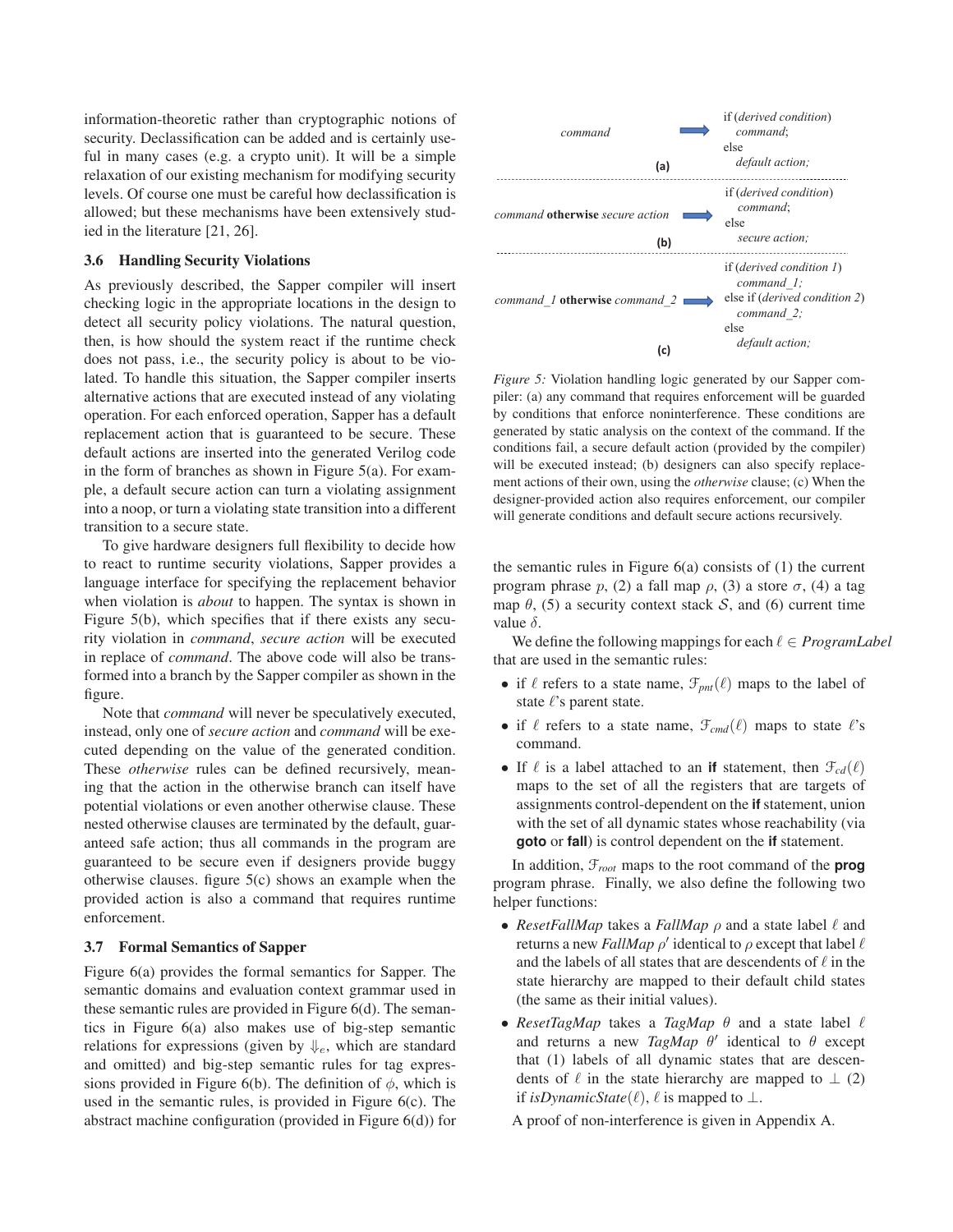(a) Semantic rules for Sapper. Throughout the rules, we assume  $S = sc::\Sigma$ . Various helper functions are used, which are described in the accompanying text.

$$
\langle t, \theta, \sigma \rangle \Downarrow_t t \qquad \qquad \frac{\langle e, \sigma \rangle \Downarrow_e n \qquad a(n) = r}{\langle \text{tag}(a[e]), \theta, \sigma \rangle \Downarrow_t \theta(r) \sqcup \phi(e)}
$$
\n
$$
\langle \text{tag}(r), \theta, \sigma \rangle \Downarrow_t \theta(r) \qquad \qquad (\text{rkgo-ARR})
$$
\n
$$
\langle \text{tag}(r), \theta, \sigma \rangle \Downarrow_t \theta(r) \qquad \qquad \langle \text{tag}(\ell), \theta, \sigma \rangle \Downarrow_t \theta(\ell) \text{ (T-STATE)}
$$
\n
$$
\text{(b) Big-step semantics for } \text{TagExp. } \Downarrow_t \subseteq \langle te, \theta, \sigma \rangle \times t
$$

$$
\phi(n) = \bot \qquad \phi(e_1 \oplus e_2) = \phi(e_1) \sqcup \phi(e_2)
$$

$$
\phi(r) = \theta(r) \qquad \qquad \frac{\langle e, \sigma \rangle \Downarrow_e n \qquad a(n) = r}{\phi(a[e]) = \phi(e) \sqcup \theta(r)}
$$

(c) Definition of  $\phi : e \mapsto t$ .  $\psi_e$  is the standard big step semantics relation.

 $\rho \in FallMap : ProgramLabel \rightarrow ProgramLabel$  $\theta \in TagMap : TaggedEntity \rightarrow SecurityLevel$  $\sigma \in \text{Store}: \text{ Register} \to \mathbb{Z} \qquad \mathcal{S} \in \text{List} \qquad \delta \in \text{Time}: \mathbb{N}$  $\mathbb{C} \in \textit{Config} : \langle p, \rho, \sigma, \theta, \mathcal{S}, \delta \rangle$ 

$$
\begin{aligned} E &::=\square \;\mid\; x:=E\;\mid\; E \; ;\, c\;\mid\; \mathbf{prog}\; \ell=\vec{r}, \vec{a} \text{ in } E \\ &\mid \text{ let } \vec{s} \text{ in } E\;\mid\; \mathbf{setTag}(\ell,E)\;\mid\; \mathbf{setTag}(r,E) \\ &\mid \text{ setTag}(a[E],te)\;\mid\; \mathbf{setTag}(a[n],E) \end{aligned}
$$

(d) Semantic domains and evaluation context grammar.

Figure 6: Sapper Semantics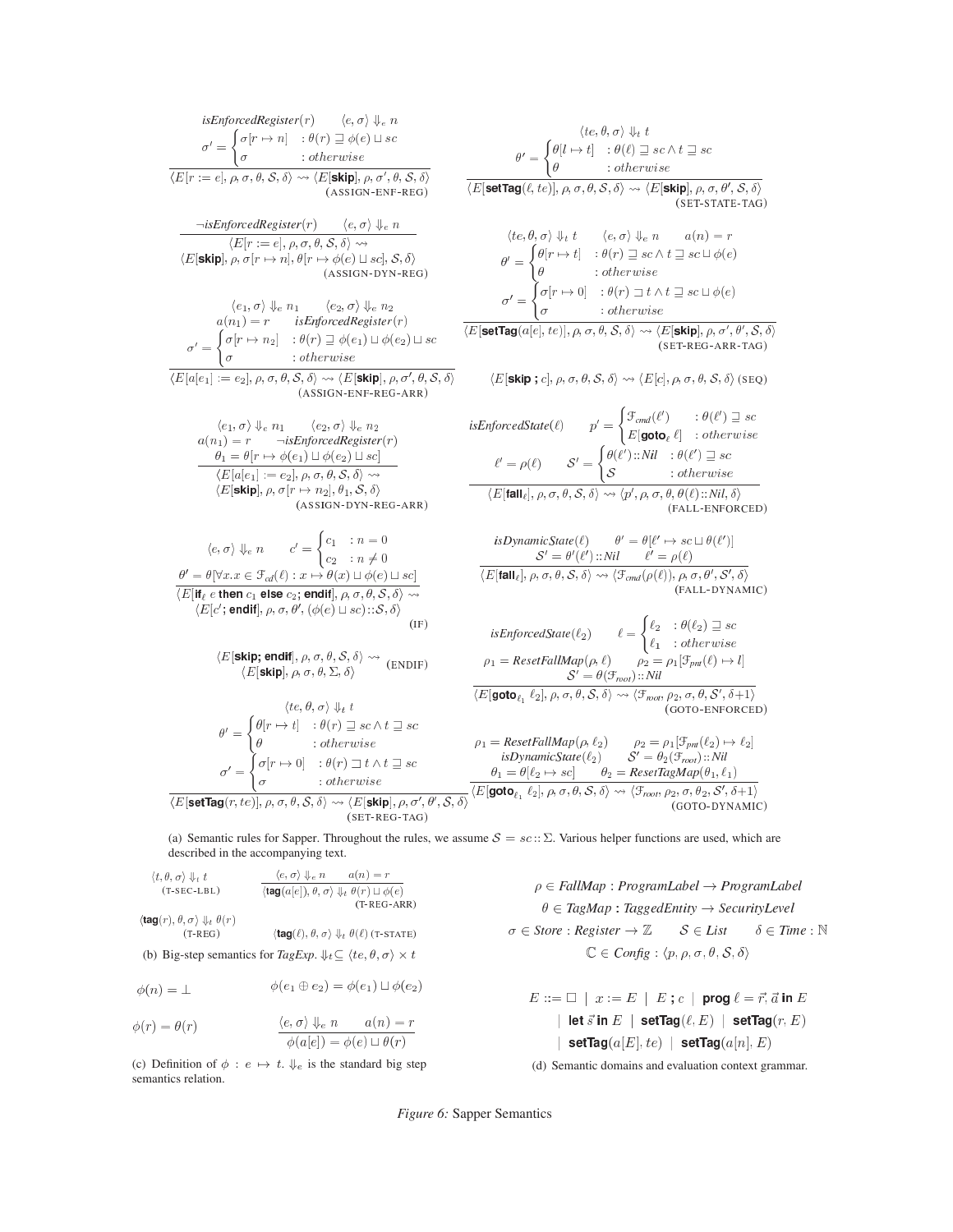| <b>Instruction Type</b>      | <b>Instruction List</b>                                                                     |  |  |  |  |
|------------------------------|---------------------------------------------------------------------------------------------|--|--|--|--|
| Additive Arithmetic          | add, addu, addiu, sub, subu                                                                 |  |  |  |  |
| <b>Binary Arithmetic</b>     | and, andi, or, ori, xor, xori, nor, sll, sllv, sra, srav, srl, srlv                         |  |  |  |  |
| Multiplicative<br>Arithmetic | mult, multu, div                                                                            |  |  |  |  |
| <b>FPU instructions</b>      | add.s, sub.s, mul.s, div.s, neg.s, abs.s, mov.s cvt.s.w,<br>cvt.w.s, le.s, lt.s, ge.s, gt.s |  |  |  |  |
| <b>Branch</b>                | beg, bgt, ble, bne, bltz, bgez; begl, bnel, blel, bltzl; bc1t                               |  |  |  |  |
| Jump                         | j, jr, jal, jalr                                                                            |  |  |  |  |
| <b>Memory Operation</b>      | lb, lbu, lhu, lw, sb, sh, sw; lwl, lwr, swl, swr; swc1, lwc1                                |  |  |  |  |
| Others                       | slti, sltiu, lui, mflo, mfhi, mtc1, mfc1                                                    |  |  |  |  |
| Security Related             | set-tag*, set-timer                                                                         |  |  |  |  |

*Figure 7:* Complete ISA of our processor.

| <b>Module Name</b>                    | LOC  |  |
|---------------------------------------|------|--|
| Fetch                                 | 52   |  |
| Decode + Register File                | 590  |  |
| $Exercise + AllI + FPII$              | 3981 |  |
| Memory + Cache                        | 442  |  |
| <b>Write Back</b>                     | 29   |  |
| Control Logic + Forwarding + Stalling | 303  |  |
| <b>Total</b>                          | 53   |  |

*Figure 8:* Lines of Code (LOC) of each component in our processor.

# 4. Processor Design and Evaluation

Sapper is capable of building a wide variety of security critical hardware, e.g., an arbiter, a network-on-chip, or a secure co-processor. In this section, we evaluate Sapper's utility specifically on one of the most general purpose designs one might consider building: a pipelined microprocessor. Our microprocessor design is significantly more complex than any existing processor designs with strong security properties presented in the literature [18, 29, 30]. We describe in detail what kind of processor we have built, how we implement it in Sapper to enforce noninterference, and how we validate its functional correctness and security enforcement. Finally, we demonstrate the benefits of our technique through empirical evaluation of hardware overhead for two security policies: a simple two-level policy, and a more complicated "diamond" policy.

#### 4.1 Processor Description

Our processor design is a 5-stage pipelined processor with a number of components that can be found in modern processors, including cache, a division/multiplication unit, and a floating point unit that alone accounts for 3000+ lines of code. Typical pipelining techniques, including hazard detection, stalling, and data forwarding, are all implemented. Figure 8 lists the components of the processor along with their lines of code (LOC). The total length of the implementation is over 5K LOC. A majority of the standard MIPS ISA is implemented as shown in Figure 7. The ability to design a practical processor with strict security properties that has

logic similar to that found in modern CPUs has significant value—not only because more complex systems are simply harder to evaluate for security, but because it also demonstrates the expressiveness of our technique.

We implement an L1 cache, shared by both data and instructions. The main memory is modeled as a single large register array (64MB) that supports byte-level random access with one read port and one write port. This simplified memory system still allows us to exercise the basic functionality of the processor and cache in a non-trivial manner.

#### 4.2 Security Enforcement

Along with the standard MIPS instructions, the processor supports two extra security related instructions called *settag* and *set-timer*. Neither instruction is part of the Sapper language syntax, rather, they are hardware-provided ISA instructions *implemented* in Sapper. It is worth noting that here *set-tag* is an ISA instruction of the processor, while **setTag** described in the previous section is a command in the Sapper syntax. The *set-tag* instruction allows software to explicitly modify the security tag of a word in memory (the memory is modeled as an array of enforced tagged words). This instruction is implemented through the **setTag** primitive in Sapper. Security checks to ensure the safety of the instruction are automatically generated as we have described in Section 3.5.

The *set-timer* instruction allows software to set the timing boundary of any untrusted program and allows for securely switching from a high to low security context under the control of software running on the processor. It is implemented in the hardware by taking advantage of the nested states feature in Sapper: the parent state controls the timer (an enforced tagged register) which is always labeled as low, and it checks whether the timer expires every cycle while running high code in child states. When the timer expires it always switches back to the low state. Calling the *set-timer* instruction from software will modify the value of the timer register. Because it is an enforced tagged register, the value change operation will always be checked to ensure that a high program can never change the value of timer. The state machine structure of our processor is similar to that shown in our previous example in Figure 4.

Without Sapper, one has to implement a cache very carefully, using sophisticated techniques in order to deliver strong security guarantees. However, even sophisticated designs can still be vulnerable to attacks due to unforeseen considerations [15]. In contrast, a cache implemented with Sapper is always guaranteed to enforce noninterference no matter how it is implemented. However, it is worth mentioning that an *insecure cache design if Sapper is not involved* will become a *buggy cache when Sapper is applied*, since the checking logic will change cache behavior when violations are about to occur. Designers must make certain that the resulting cache design is functionally correct, which fortunately is a requirement even when security is not a design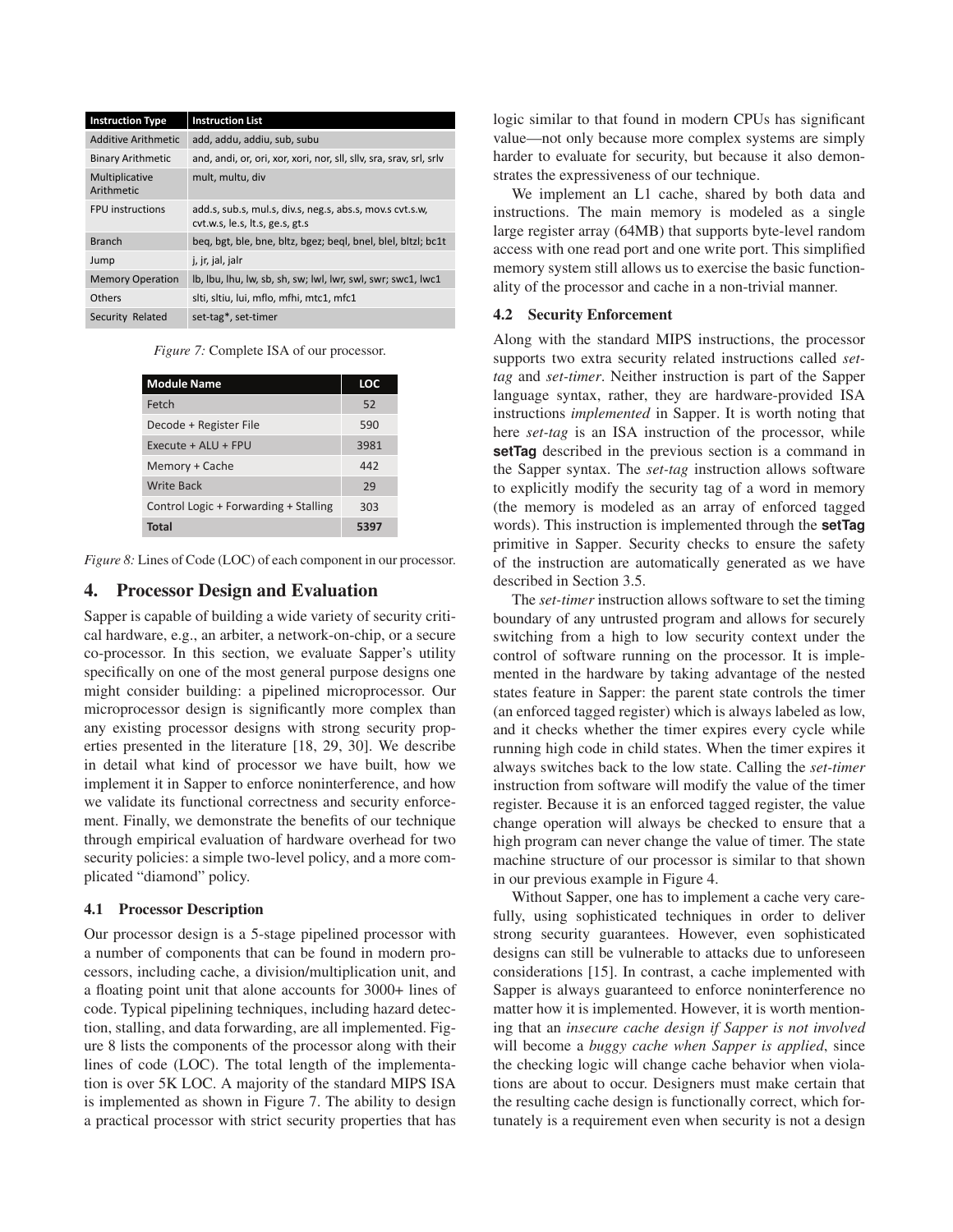goal—the processor can be tested without changing existing testing frameworks. In our processor design, we simply implement the cache as two partitions corresponding to the two security levels. We choose this scheme for its simplicity and effectiveness, however Sapper is not limited to this technique. For example, one could choose to flush the cache at every context switch from *low* to *high*. More advanced scheduling schemes can also be applied and their security guarantees can be easily tested.

The advantage of Sapper over previous techniques becomes clear when looking at the implementation of memory. Instead of being forced to partition the memory into independent sections with one per security level, as proposed by all previous approaches, Sapper allows sharing of the same memory among different security levels in a secure manner. The *set-tag* instruction allows the kernel to manage the memory and recall resources securely upon context switches.

## 4.3 Functional Validation

We implement our processor in Sapper and compile it to Verilog using the Sapper compiler. To demonstrate the complexity and functional completeness of our processor design, we use Mentor Graphics ModelSim to simulate our processor. We pick applications from various benchmark suites and load them into our processor. Since we have not developed a fully-featured operating system that supports I/O and dynamic memory allocation, we modify each application so that all I/O operations are in memory and memory resources are statically allocated. We pick benchmarks from two benchmark suites for evaluation, SPEC CPU 2006 [2] and MiBench [12], due to their popularity in evaluating architectural designs. We only choose a representative subset from each benchmark suite due to significant efforts required to modify each application to run on our processor without operating system support. Note that we do not modify the applications in any way that would change the functionality or behaviors that are not related to system calls. As such, we are able to validate our processor by cross-comparing the output of a benchmark on our processor with its output on a real machine.

The evaluated applications include three benchmarks (mcf, specrand and bzip2) from SPEC CPU2006, 2 security benchmarks (sha, rijndael), and one floating point benchmark (FFT) from MiBench. These applications are compiled with the GCC 3.4.4 cross-compiler targeting MIPS binaries, which are then loaded into a dedicated range of memory in our processor. We chose this GCC version due to its simplicity when used as a cross-compiler for generating well-formatted MIPS binaries. Being able to run realistic and diversified benchmark suites on the processor shows the potential and power of Sapper, that it is possible to design and implement a provably information flow secure processor that is comparable to commercial embedded processors. In fact, running real benchmarks forced us to debug all kinds of corner cases, some related to functional correctness and

some captured by Sapper as security flaws. We spent roughly five times as long debugging the processor as we spent in its initial development.

#### 4.4 Security Validation

We demonstrate that our processor enforces noninterference at runtime by running applications with different security levels on our processor. To do so, we implement a simplified micro-kernel in MIPS assembly. It contains a scheduler that can schedule among multiple processes with different security levels and be responsible for storing/restoring the registers during a context switch. A static memory allocation mechanism is also implemented to provide private stack space for each process. It is important to note that the microkernel is not providing any security enforcement: all security enforcement is achieved through Sapper in the processor. The major responsibility of the micro-kernel is to provide a useful interface to applications running on it.

To take advantage of the processor's capability to prevent *timing leaks*, the kernel issues a "set-timer" instruction before every switch to an untrusted application. The processor guarantees that when the timer expires, the control always jumps back to the kernel. The kernel will be responsible for storing all register values and restoring them before the next switch to the same application to ensure it continues from wherever it pauses. To make the system more efficient, the micro-kernel is responsible for reclaiming memory regions for reuse through *set-tag* instructions.

#### 4.5 Quantitative Evaluation

For a quantitative analysis, we evaluate the overhead that Sapper imposes on the hardware by synthesizing our processor to a 90nm library provided by Synopsys [1] and compare this to an insecure base processor in terms of area (ASIC chip area), delay (estimates minimum clock period), and power (total power including both leakage power and dynamic power). We also compare Sapper with two existing secure hardware design mechanisms, namely GLIFT [31] and Caisson [18]. Since neither Caisson nor Sapper changes the number of cycles a program will execute, the clock delay determines performance.

We first implement our processor design without any security features using standard Verilog (designated the *Base Processor*). To collect overhead results for our processor design with GLIFT logic, the base processor is first synthesized using Synopsys' Design Compiler targeting its and or.db library which contains only gate primitives (AND, OR, and Inverters) and flip-flops. At this stage, the processor is augmented with GLIFT logic by associating information flow tracking logic with each gate. Once the tracking logic has been added, the GLIFT processor is synthesized again, this time targeting the 90nm library to obtain area, delay and power results. Note that GLIFT only provides tracking logic without enforcement (which can be done through an architectural mechanism named Execution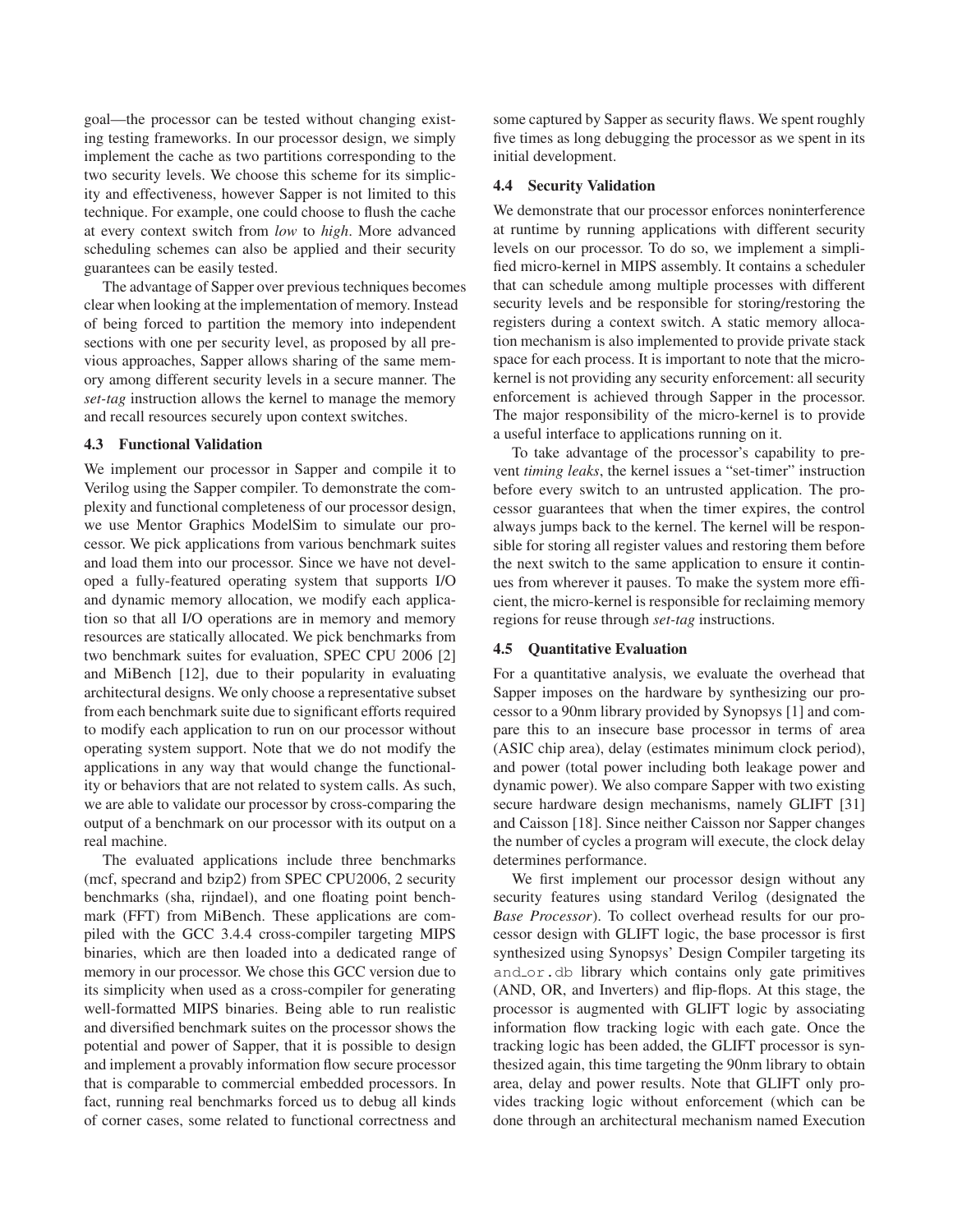| Processor             | Area $(\mu m^2)$ |       | Delay (ns) |       | Power (mW) |           | Memory |
|-----------------------|------------------|-------|------------|-------|------------|-----------|--------|
| <b>Base Processor</b> | 560,687          |       | 5.57       |       | 2.79       |           |        |
| <b>GLIFT</b>          | 4.277.412        | 7.6X  | 21.62      | 4X    | 13.4       | <b>5X</b> | 2X     |
| Caisson               | 1.171.448        | 2X    | 6.36       | 1.14X | 5.54       | 2X        | 2X     |
| Sapper                | 582.333          | 1.04X | 5.57       | 1X    | 2.93       | 1.05X     | 1.03X  |

*Figure 9:* Hardware overhead comparison of processors designed with different techniques: the original non-secure processor (Base Processor), processor designed under GLIFT, Caisson and Sapper, normalized to the Base Processor.

Lease [29]), however adding Execution Lease support would make the overhead even larger than GLIFT alone [29].

We then migrate our base processor (as a Verilog program) into both Caisson and Sapper, both enforcing the same noninterference guarantee. We also add the two new security-related instructions to the ISA in both processors to support an interface for software. Both designs are then compiled back into Verilog—the design in Caisson is type checked, while the design in Sapper is augmented with tracking and checking logic. Once both designs are in Verilog, the designs are synthesized using the same 90nm library to obtain results. Memory itself cannot be synthesized directly using this methodology, and depending on the technology, size, and type of memory, varying results would be obtained. As a result, we only synthesize the datapath and control logic of the processor. This does, however, include the logic associated with the memory subsystem, including cache control logic.

We now have four versions of the processor design, with almost identical functionality (because the GLIFT version does not provide enforcement). Figure 9 shows the overhead for the Base, GLIFT, Caisson, and Sapper processors. The GLIFT and Caisson processors incur a  $7.6\times$  and  $2\times$  area overhead, respectively. The Sapper processor, on the other hand, imposes an overhead of only  $1.04 \times$ . Similar observations also apply to delay and power. We also observe that Caisson's intensive use of multiplexers to select the right security level for each register/wire use leads to significant overhead when the processor design complexity increases. Elimination of those multiplexers is a big gain for Sapper. Furthermore, since both GLIFT and Caisson require duplication of resources, memory itself must be duplicated, while in Sapper no duplication is necessary (only extra tag store is required, taking 3% overhead). This provides further incentive for using Sapper in systems which are heavily memory dominated and have little space for extra functional logic.

# 4.6 Diamond Lattice

To demonstrate the scalability of Sapper, we further augment our processor with a more complex security lattice that contains four security levels  $(L, H, M1, \text{and } M2)$ . This "diamond lattice" has  $L$  as the lowest element,  $H$  as the highest element, and  $M1$  and  $M2$  both being higher than  $L$  and less than  $H$  (and noncomparable with each other). This lattice can be used to demonstrate the enforcement of both secrecy

and integrity in the same system, a big step towards implementing a practical provably secure system. We found that supporting a more complex lattice is as natural as implementing a two-level lattice, since all states will be traced and checked in similar ways. We did not need to modify the Sapper design except for the lattice specification. Major changes to the generated design (introduced by the Sapper compiler) include one more bit for each tag and relatively more complicated checking logic to compare among four different security levels. We do need to modify the micro-kernel to handle the scheduling among four different security levels, however this was straightforward. With the same evaluation method as used above, a secure processor enforcing noninterference on a diamond lattice using Sapper incurs only slightly more overhead (3% more) compared to a two-level lattice counterpart. While supporting such kind of lattice in Caisson would require duplicate all resource into four pieces.

# 5. Conclusions

This paper is a step towards a new class of tools that help inform hardware designers about the security ramifications of their design choices and that assist them in guarding against unforeseen exploits. We explore provable security properties in hardware designs through Sapper, an extension of the Verilog hardware description language that automatically augments a hardware design with appropriate security checks so that it is impossible to violate an information flow security policy. While there is still more work to do, we have proven the security of Sapper's constructions with respect to specified policies; we have shown Sapper's expressive power by designing a complex processor core that includes non-trivial microarchitectural features complete enough to execute a number of real-world programs; and we have performed a quantitative evaluation that shows we can provide security at a reasonably low cost while remaining expressive enough to describe complex and interesting designs.

# Acknowledgments

This work was supported by NSF grants CCF-1117165. The views and conclusions contained herein are those of the authors and should not be interpreted as necessarily representing the official policies or endorsements, either expressed or implied, of the sponsoring agencies.

# **References**

- [1] 90nm generic CMOS library, Synopsys University program, Synopsys Inc.
- [2] SPEC CPU 2006. http://www.spec.org/cpu2006/.
- [3] What does CC EAL6+ mean? http://www.oklabs.com/blog/entry/what-does-cc-eal6-mean/.
- [4] O. Accigmez, J. pierre Seifert, and C. K. Koc. Predicting secret keys via branch prediction. In *The Cryptographers' Track at the RSA Conference*, 2007.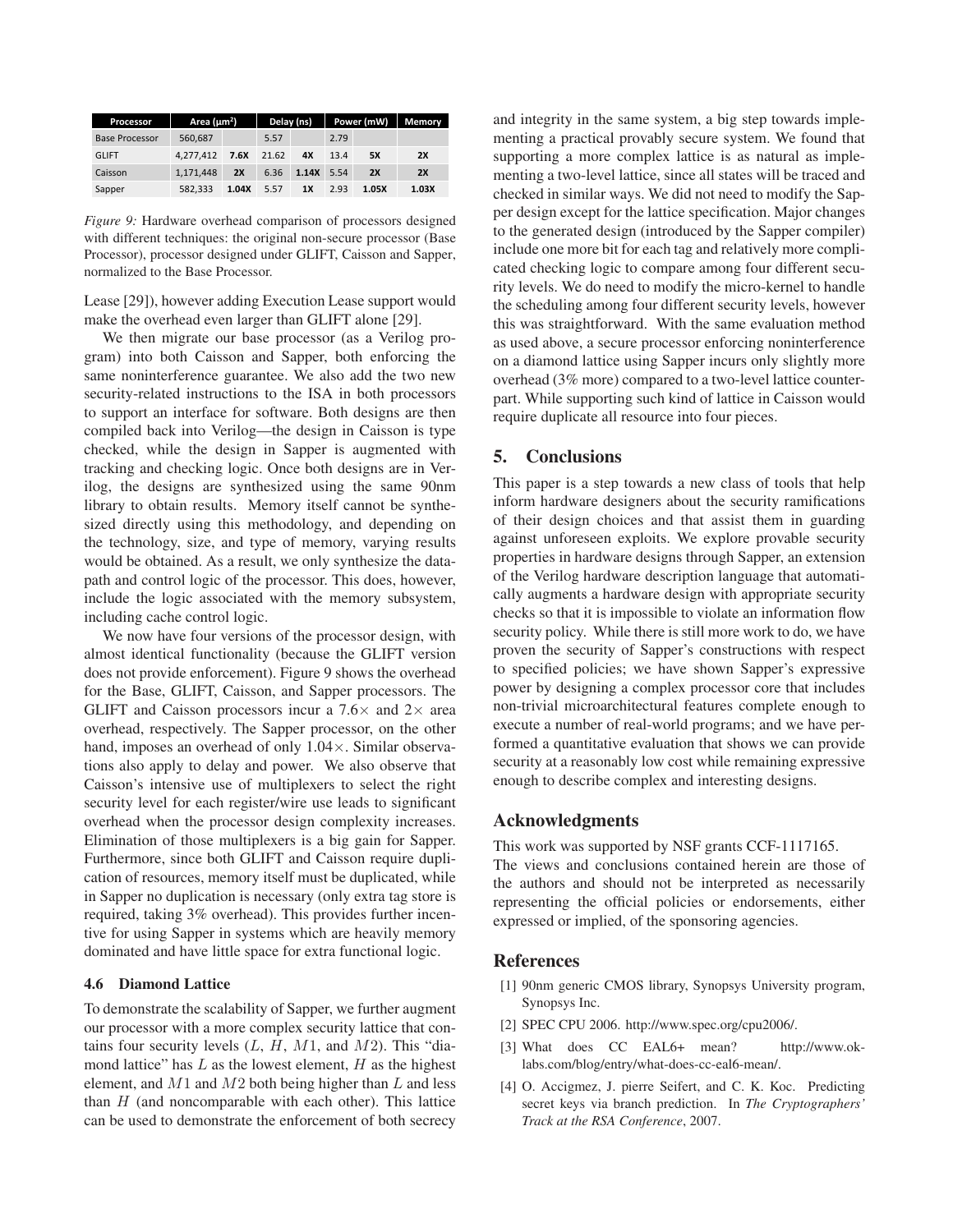- [5] D. Agrawal, S. Baktir, D. Karakoyunlu, P. Rohatgi, and B. Sunar. Trojan detection using IC fingerprinting. *Security and Privacy*, 2007.
- [6] T. Alves. Trustzone: Integrated hardware and software security. *ARM white paper*, 3(4), 2004.
- [7] R. Benadjila, O. Billet, S. Gueron, and M. J. Robshaw. The Intel AES instructions set and the SHA-3 candidates. In *Proceedings of the 15th International Conference on the Theory and Application of Cryptology and Information Security: Advances in Cryptology*, 2009.
- [8] M. Dalton, H. Kannan, and C. Kozyrakis. Raksha: A flexible information flow architecture for software security. In *Proceedings of the 34th Annual International Symposium on Computer Architecture*, ISCA '07, pages 482–493, New York, NY, USA, 2007. ACM.
- [9] J. Demme, R. Martin, A. Waksman, and S. Sethumadhavan. Side-channel vulnerability factor: A metric for measuring information leakage. In *Proceedings of the 39th Annual International Symposium on Computer Architecture*, ISCA '12, pages 106–117, Washington, DC, USA, 2012. IEEE Computer Society.
- [10] D. E. Denning and P. J. Denning. Certification of programs for secure information flow. *Communications of the ACM*, 20(7):504–513, 1977.
- [11] J. A. Goguen and J. Meseguer. Security policies and security models. In *Security and Privacy*, 1982.
- [12] M. R. Guthaus, J. S. Ringenberg, D. Ernst, T. M. Austin, T. Mudge, and R. B. Brown. Mibench: A free, commercially representative embedded benchmark suite. In *WWC*, 2001.
- [13] S. T. King, J. Tucek, A. Cozzie, C. Grier, W. Jiang, and Y. Zhou. Designing and implementing malicious hardware. In *Proceedings of the 1st Usenix Workshop on Large-Scale Exploits and Emergent Threats*, LEET'08, pages 5:1–5:8, Berkeley, CA, USA, 2008. USENIX Association.
- [14] G. Klein, K. Elphinstone, G. Heiser, J. Andronick, D. Cock, P. Derrin, D. Elkaduwe, K. Engelhardt, R. Kolanski, M. Norrish, T. Sewell, H. Tuch, and S. Winwood. seL4: Formal verification of an os kernel. In *Proceedings of the ACM SIGOPS 22Nd Symposium on Operating Systems Principles*, SOSP '09, pages 207–220, New York, NY, USA, 2009. ACM.
- [15] J. Kong, O. Aciic,mez, J.-P. Seifert, and H. Zhou. Deconstructing new cache designs for thwarting software cache-based side channel attacks. In *Proc. of the 2nd ACM workshop on Computer security architectures*, 2008.
- [16] M. Krohn and E. Tromer. Noninterference for a practical difcbased operating system. In *Security and Privacy*, 2009.
- [17] M. Krohn, A. Yip, M. Brodsky, N. Cliffer, M. F. Kaashoek, E. Kohler, and R. Morris. Information flow control for standard os abstractions. In *Proceedings of Twenty-first ACM SIGOPS Symposium on Operating Systems Principles*, SOSP '07, pages 321–334, New York, NY, USA, 2007. ACM.
- [18] X. Li, M. Tiwari, J. K. Oberg, V. Kashyap, F. T. Chong, T. Sherwood, and B. Hardekopf. Caisson: A hardware description language for secure information flow. In *Proceedings of the 32Nd ACM SIGPLAN Conference on Programming*

*Language Design and Implementation*, PLDI '11, pages 109– 120, New York, NY, USA, 2011. ACM.

- [19] R. Martin, J. Demme, and S. Sethumadhavan. Timewarp: Rethinking timekeeping and performance monitoring mechanisms to mitigate side-channel attacks. In *Proceedings of the 39th Annual International Symposium on Computer Architecture*, ISCA '12, pages 118–129, Washington, DC, USA, 2012. IEEE Computer Society.
- [20] A. C. Myers, N. Nystrom, L. Zheng, and S. Zdancewic. Jif: Java information flow. Software release. http://www.cs.cornell.edu/jif, 2001.
- [21] A. C. Myers, A. Sabelfeld, and S. Zdancewic. Enforcing robust declassification and qualified robustness. *J. Comput. Secur.*, 14(2):157–196, Apr. 2006.
- [22] B. Parno, J. R. Lorch, J. R. Douceur, J. Mickens, and J. M. McCune. Memoir: Practical state continuity for protected modules. In *Proceedings of the IEEE Symposium on Security and Privacy*, 2011.
- [23] C. Percival. Cache missing for fun and profit. In *Proc. of BSDCan*, 2005.
- [24] I. Roy, D. E. Porter, M. D. Bond, K. S. McKinley, and E. Witchel. Laminar: Practical fine-grained decentralized information flow control. In *Proceedings of the 2009 ACM SIGPLAN Conference on Programming Language Design and Implementation*, PLDI '09, pages 63–74, New York, NY, USA, 2009. ACM.
- [25] A. Sabelfeld and A. C. Myers. Language-based informationflow security. *IEEE Journal on Selected Areas in Communications*, 21(1), Jan. 2003.
- [26] A. Sabelfeld and D. Sands. Dimensions and principles of declassification. In *Proceedings of the 18th IEEE workshop on Computer Security Foundations*, 2005.
- [27] V. Simonet. Flow Caml in a nutshell. In *Proceedings of the first APPSEM-II workshop*, 2003.
- [28] G. E. Suh, J. W. Lee, D. Zhang, and S. Devadas. Secure program execution via dynamic information flow tracking. In *Proceedings of the 11th International Conference on Architectural Support for Programming Languages and Operating Systems*, ASPLOS XI, pages 85–96, New York, NY, USA, 2004. ACM.
- [29] M. Tiwari, X. Li, H. M. G. Wassel, F. T. Chong, and T. Sherwood. Execution leases: A hardware-supported mechanism for enforcing strong non-interference. In *Proceedings of the 42Nd Annual IEEE/ACM International Symposium on Microarchitecture*, MICRO 42, pages 493–504, New York, NY, USA, 2009. ACM.
- [30] M. Tiwari, J. K. Oberg, X. Li, J. Valamehr, T. Levin, B. Hardekopf, R. Kastner, F. T. Chong, and T. Sherwood. Crafting a usable microkernel, processor, and i/o system with strict and provable information flow security. In *Proceedings of the 38th Annual International Symposium on Computer Architecture*, ISCA '11, pages 189–200, New York, NY, USA, 2011. ACM.
- [31] M. Tiwari, H. M. Wassel, B. Mazloom, S. Mysore, F. T. Chong, and T. Sherwood. Complete information flow tracking from the gates up. In *Proceedings of the 14th International Conference on Architectural Support for Programming*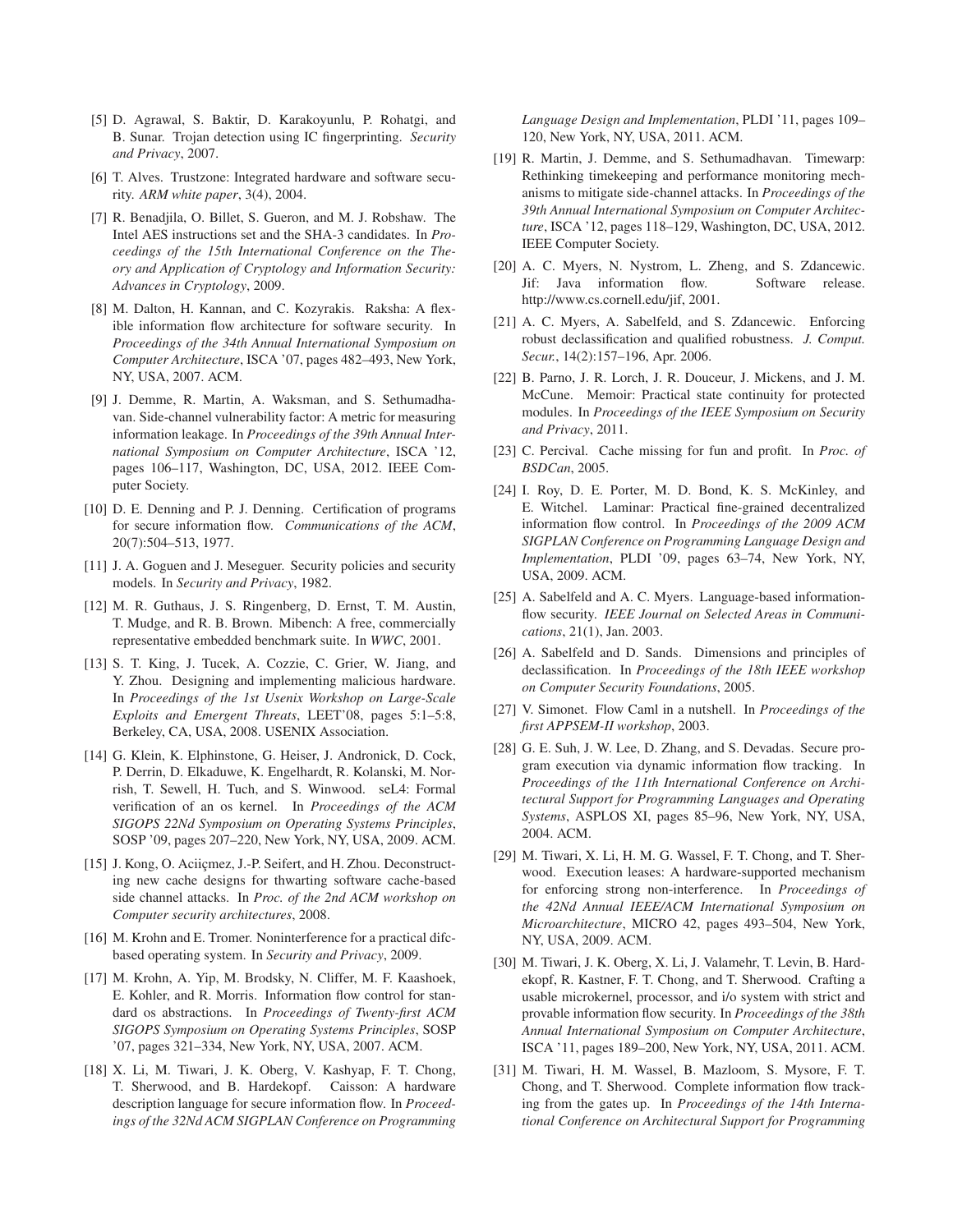*Languages and Operating Systems*, ASPLOS XIV, pages 109– 120, New York, NY, USA, 2009. ACM.

- [32] J. Valamehr, M. Chase, S. Kamara, A. Putnam, D. Shumow, V. Vaikuntanathan, and T. Sherwood. Inspection resistant memory: Architectural support for security from physical examination. In *Proceedings of the 39th Annual International Symposium on Computer Architecture*, ISCA '12, pages 130– 141, Washington, DC, USA, 2012. IEEE Computer Society.
- [33] A. Vasudevan, J. McCune, J. Newsome, A. Perrig, and L. van Doorn. CARMA: A hardware tamper-resistant isolated execution environment on commodity x86 platforms. In *Proceedings of the ACM Symposium on Information, Computer and Communications Security (ASIACCS)*, 2012.
- [34] D. Volpano, C. Irvine, and G. Smith. A sound type system for secure flow analysis. *J. Comput. Secur.*, 4, 1996.
- [35] A. Waksman and S. Sethumadhavan. Tamper evident microprocessors. In *Security and Privacy*, 2010.
- [36] A. Waksman and S. Sethumadhavan. Silencing hardware backdoors. In *Security and Privacy*, 2011.
- [37] Z. Wang and R. B. Lee. New cache designs for thwarting software cache-based side channel attacks. In *Proceedings of the 34th Annual International Symposium on Computer Architecture*, ISCA '07, pages 494–505, New York, NY, USA, 2007. ACM.
- [38] Z. Wang and R. B. Lee. A novel cache architecture with enhanced performance and security. In *Proceedings of the 41st Annual IEEE/ACM International Symposium on Microarchitecture*, MICRO 41, pages 83–93, Washington, DC, USA, 2008. IEEE Computer Society.
- [39] N. Zeldovich, S. Boyd-Wickizer, E. Kohler, and D. Mazières. Making information flow explicit in HiStar. In *Proceedings of the 7th USENIX Symposium on Operating Systems Design and Implementation - Volume 7*, OSDI '06, pages 19–19, Berkeley, CA, USA, 2006. USENIX Association.
- [40] D. Zhang, A. Askarov, and A. C. Myers. Language-based control and mitigation of timing channels. In *Proceedings of the 33rd ACM SIGPLAN Conference on Programming Language Design and Implementation*, PLDI '12, pages 99–110, New York, NY, USA, 2012. ACM.
- [41] Z. Zhou, V. D. Gligor, J. Newsome, and J. M. McCune. Building verifiable trusted path on commodity x86 computers. In *Proceedings of the IEEE Symposium on Security and Privacy*, 2012.

# A. Proof of Noninterference

# A.1 Assumptions

We make the following assumptions on Sapper programs (each of these are easily enforced by a syntactic pass over the program):

• For each **fall**<sub> $\ell$ </sub>, the subscript  $\ell$  must be the label of the state containing that **fall** command. A leaf state cannot contain a **fall**.

- For each **goto**<sub> $\ell_1$ </sub>  $\ell_2$ , subscript  $\ell_1$  must indicate the state containing that **goto** command, and  $\ell_2$  must a state in the same group and at the same depth.
- Either both branches of an **if** command must execute a **goto** or **fall** or neither of them do. All paths through a state end in either a **goto** or a **fall**.
- Each **if** statement is given a unqiue label.
- The root state is fixed.

## A.2 L-equivalence

Our noninterference theorem uses the notion of *L-equivalence* between configurations, which we define in this section. For a given security level t, let  $L = \{t' | t' \sqsubseteq t\}$  and  $H = \{t' \mid t' \notin L\}$ . We use this definition in the rest of the section. We then have the following L-equivalence definitions:

- Store: Two stores are L-equivalent if all L-tagged registers have the same value in both stores, i.e.,  $\sigma_1 \sim_L$  $\sigma_2 \iff \forall x. x$  is a register  $\land x \in dom(\sigma_{i=1,2}) \land \theta(x) \in$  $L \Rightarrow \sigma_1(x) = \sigma_2(x)$
- Stack: Two stacks are L-equivalent, i.e.,  $sc_1$  ::  $\Sigma_1 \sim_L$  $sc_2$ :  $\Sigma_2$ , if both the following conditions hold: (1)  $sc_1 \in L \vee sc_2 \in L \Rightarrow sc_1 = sc_2 \wedge \Sigma_1 = \Sigma_2$ (2) Let  $\zeta_L(\mathcal{S})$  return a new stack obtained by popping out elements from S until its top element  $\in L$ , then  $sc_1 \in H \wedge sc_2 \in H \Rightarrow \zeta_L(\Sigma_1) = \zeta_L(\Sigma_2).$
- FallMap, TagMap: Two pairs of *FallMap* and *TagMap* are L-equivalent, i.e..,  $\langle \rho_1, \theta_1 \rangle \sim_L \langle \rho_2, \theta_2 \rangle$ , if both the following conditions hold: (1) If one *FallMap* maps to a L-tagged state, then the other *FallMap* maps to the same state, i.e..,  $\forall l. \theta_1(\rho_1(\ell)) \in L \lor \theta_2(\rho_2(\ell)) \in L \Rightarrow$  $\rho_1(\ell) = \rho_2(\ell)$  (2) If in one *TagMap*, a *TaggedEntity* is tagged L, then it is tagged L in the other *TagMap* too, i.e..,  $\forall u. \theta_1(u) \in L \iff \theta_2(u) \in L$ .
- Configuration: Let  $\mathbb{C}_1 = \langle p_1, \rho_1, \sigma_1, \theta_1, \mathfrak{so}_1 : \Sigma_1, \delta_1 \rangle$ and  $\mathbb{C}_2 = \langle p_2, \rho_2, \sigma_2, \theta_2, \mathfrak{so}_2 : \Sigma_2, \delta_2 \rangle$ . Two configurations  $\mathbb{C}_1$  and  $\mathbb{C}_2$  are L-equivalent, i.e.,  $\mathbb{C}_1 \sim_L \mathbb{C}_2$ , if the following conditions hold: (1)  $p_1$  and  $p_2$  are either syntactically equivalent or  $sc_1 \in H \wedge sc_2 \in H$ , (2)  $\langle \rho_1, \theta_1 \rangle \sim_L \langle \rho_2, \theta_2 \rangle$ , (3)  $\sigma_1 \sim_L \sigma_2$ , (4)  $sc_1 : \Sigma_1 \sim_L$  $sc_2: \Sigma_2$ , (5)  $\delta_1 = \delta_2$

In effect, two L-equivalent configurations are indistinguishable to an observer at a security level in L.

#### A.3 Lemmas

We provide two Lemmas in this subsection, which are used in the proof of noninterference in the next subsection. The Simple Security Lemma states that L-tagged expressions are made up of L-tagged subexpressions only. The Confinement Lemma states that program steps taken with security context in H preserves L-equivalence.